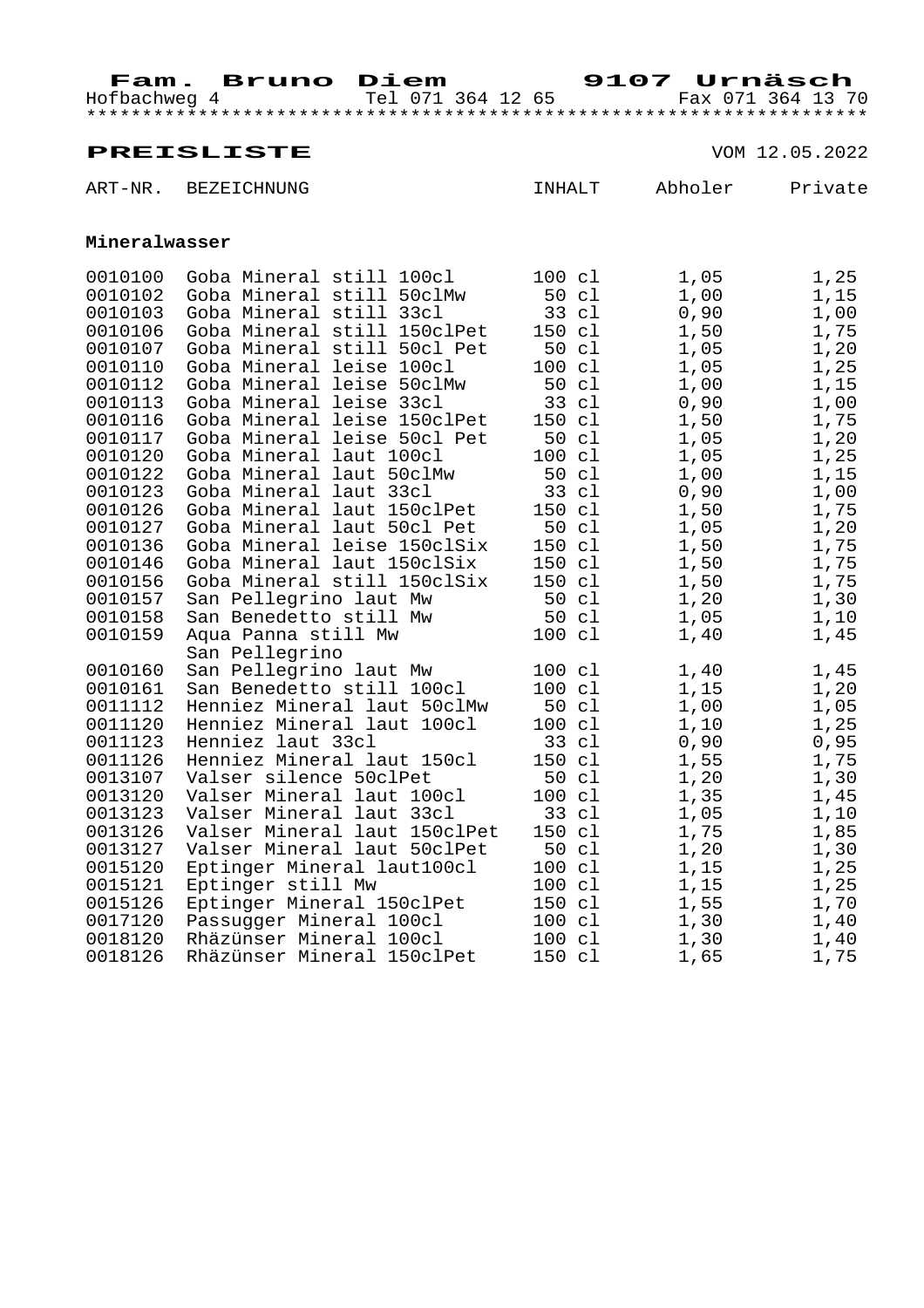ART-NR. BEZEICHNUNG **INHALT** Abholer Private

**PREISLISTE** VOM 12.05.2022

| Mineralwasser süss |                              |                 |                  |                 |      |
|--------------------|------------------------------|-----------------|------------------|-----------------|------|
| 0020120            | Goba Citro 100cl Mw          | 100 cl          |                  | 1,50            | 1,60 |
| 0020123            | Goba Citro 33cl Mw           | 33 cl           |                  | 1,05            | 1,15 |
| 0020126            | Goba Citro 150cl Pet         |                 |                  | 2, 25<br>150 cl | 2,40 |
| 0020127            | Goba Citro 50clPet           |                 | 50 cl            | 1,35            | 1,40 |
| 0020160            | Goba Orangina 100cl Mw       | 100 cl          |                  | 1,50            | 1,60 |
| 0020163            | Goba Orangina 33clMw         | 33 cl           |                  | 1,00            | 1,10 |
| 0020165            | Goba Orangina Sixpack        |                 | 150 cl           | 2,30            | 2,40 |
| 0020166            | Goba Orangina 150cl Pet      |                 | 150 cl           | 2,30            | 2,40 |
| 0020167            | Goba Orangina 50cl Pet       |                 | 50 cl            | 1,25            | 1,35 |
| 0020263            | Goba Cola Zero 33cl          |                 |                  | 33 cl<br>1,10   | 0,00 |
| 0020293            | Goba Cola 33cl Mw            | $33 \text{ cl}$ |                  | 1,10            | 1,20 |
| 0020296            | Goba Cola Zero 150cl         |                 | 150 cl           | 2, 35           | 2,45 |
| 0020297            | Goba Cola zero 50cl          |                 | 50 cl            | 1,25            | 1,35 |
| 0020316            | Goba Cola 150cl              |                 |                  | 150 cl<br>2,35  | 2,45 |
| 0020317            | Goba Cola 50cl Pet           | 50 cl           |                  | 1,25            | 1,40 |
| 0020318            | Goba Cola Sixpack 150cl      | 150 cl          |                  | 2,35            | 2,45 |
| 0020319            | Goba Cola zero Sixpack 150cl |                 | 150 cl           | 2,35            | 2,45 |
| 0020366            | Goba Iisfee 150cl/Hr         |                 |                  | 150 cl<br>2,70  | 2,80 |
| 0020367            | Goba Iisfee 50cl             | 50 cl           |                  | 1,35            | 1,50 |
| 0020376            | Goba Iisfee 150cl Six        | 150 cl          |                  | 2,70            | 2,80 |
| 0020386            | Goba Flauder 150cl Six       |                 | 150 cl           | 2,30            | 2,45 |
| 0020396            | Goba Citro 150cl Six         |                 |                  | 150 cl<br>2, 25 | 2,40 |
| 0020400            | Goba Flauder 100cl Mw        |                 | $100 \text{ cl}$ | 1,45            | 1,60 |
| 0020403            | Goba Flauder 33cl Mw         | 33 cl           |                  | 1,10            | 1,20 |
| 0020406            | Goba Flauder 150cl Pet       |                 | 150 cl           | 2,30            | 2,45 |
| 0020407            | Goba Flauder 50clPet         |                 | 50 cl            | 1,20            | 1,35 |

0020416 Goba Cola 100cl 100 cl 1,70 1,80<br>0020427 Goba Flauder-Holunder 50clPet 50 cl 1,20 1,35 0020427 Goba Flauder-Holunder 50clPet 50 cl 1,20 1,35<br>0020460 Goba Grapefruit 100cl Mw 100 cl 1,50 1,60 0020460 Goba Grapefruit 100cl Mw 100 cl 1,50 1,60<br>0020465 Goba Grape Sixpack 150 cl 2,30 2,40 0020465 Goba Grape Sixpack 150 cl 2,30 2,40 0020466 Goba Grapefruit 150cl Pet 150 cl 2,30 2,40 0020467 Goba Grape 50cl Pet 50 cl 1,25 1,35 0020468 Goba Grape 33cl MW 33 cl 1,00 1,10 0020469 Goba Flauder Yolo 50 cl 1,20 1,35 0020467 Goba Grape 50cl Pet<br>
0020468 Goba Grape 33cl MW<br>
0020468 Goba Flauder Yolo 50 cl 1,20 1,35<br>
0020469 Goba Flauder Yolo 50 cl 1,20 1,35<br>
0020470 Goba Flauder Yolo 50 cl 2,30 2,45<br>
0020471 Goba Flauder Yolo 100 cl 1,4

0020471 Goba Flauder Yolo 100 cl 1,45 1,60 0020472 Goba Flauder Yolo 33cl 33 cl 1,10 0,00

0020486 Goba Flauder-Holunder150clSix 150 cl 2,30 2,45<br>0020793 Goba Minth Mw 33cl 33 cl 1,25 1,35 0020793 Goba Minth Mw 33cl 33 cl 1,25 1,35 0020796 Goba Minth Sixpack 150cl 150 cl 2,30 2,45 0020797 Goba Minth 50cl Pet 50 cl 1,35 1,45 0022120 Elmer Citro 100cl Mw 100 cl 1,80 1,90 0022126 Elmer Citro 150cl Six 150 cl 2,60 2,70 0022140 Elmer Citro light 100cl Mw 100 cl 1,80 1,90 0022492 Gents bitter lemon 20 cl 1,85 1,90 0022493 Gents tonic Water  $20$  cl  $1,85$  1,90 0022494 Schweppes tonic 20clMw 20 cl 1,20 1,25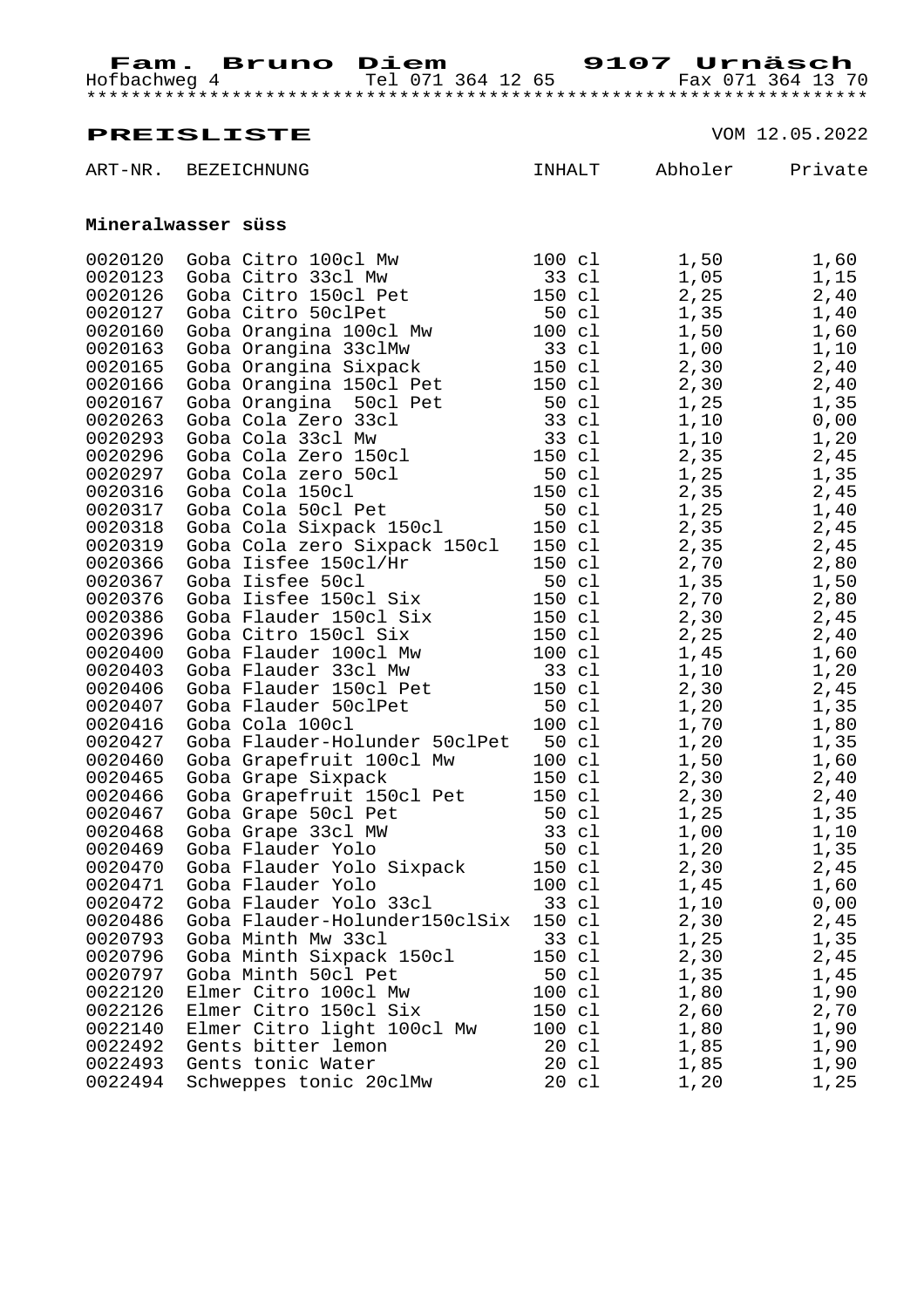Hofbachweg 4 Tel 071 364 12 65 Fax 071 364 13 70 \*\*\*\*\*\*\*\*\*\*\*\*\*\*\*\*\*\*\*\*\*\*\*\*\*\*\*\*\*\*\*\*\*\*\*\*\*\*\*\*\*\*\*\*\*\*\*\*\*\*\*\*\*\*\*\*\*\*\*\*\*\*\*\*\*\*\*\*\*\*

| ART-NR. | BEZEICHNUNG                                 | <b>INHALT</b>    | Abholer | Private |
|---------|---------------------------------------------|------------------|---------|---------|
| 0022495 | Flauder Gents tonic water 10 cl             |                  | 1,85    | 1,90    |
| 0022496 | Goba Manzoni Spritz 4er EW 33 cl            |                  | 2,45    | 2,60    |
| 0022497 | Schweppes tonic 100cl Pet<br>Sixpack        | 100 cl           | 3,20    | 3,50    |
| 0022498 | Schweppes Wild Berry<br>100cl MW            | 100 cl           | 3,00    | 3,50    |
| 0022500 | Goba Manzoni Spritz 24er Mw 33 cl           |                  | 2,45    | 2,50    |
| 0022501 | Limestone tonic                             | 20 cl            | 2,60    | 2,70    |
| 0022504 | Schweppes Bitterlemon 20clMw 20 cl          |                  | 1,20    | 1,25    |
| 0022507 | Schweppes Bitterlemon 100cl<br>Pet Sixpack  | $100 \text{ cl}$ | 3,20    | 3,50    |
| 0022508 | Schweppes Gingerbeer<br>Erfrischungsgetränk | 20 cl            | 1,20    | 1,25    |
|         | mit Ingwergeschmack                         |                  |         |         |
| 0022536 | Schweppes Ginger ale 100cl                  | 150 cl           | 3,20    | 3,20    |
|         | nur auf Vorbestellung<br>14Tage             |                  |         |         |
| 0023177 | Fanta 45cl Pet                              | 45 cl            | 1,45    | 1,50    |
| 0023186 | Fanta Mango 150cl Six                       | 150 cl           | 2,70    | 2,80    |
| 0023257 | Sprite 45cl Pet                             | 45 cl            |         | 1,50    |
| 0023261 | Coca Cola 125cl 12erHr                      | 125 cl           | 1,40    |         |
| 0023263 | Coca Cola 33cl Mw                           |                  | 2,25    | 2,40    |
|         |                                             | 33 cl            | 1,21    | 1,26    |
| 0023266 | Coca Cola 150cl Pet                         | 150 cl           | 2,65    | 2,75    |
| 0023267 | Coca Cola 50cl Pet                          | 50 cl            | 1,50    | 1,55    |
| 0023268 | Coca Cola Pet 45cl Pet                      | 45 cl            | 1,50    | 1,60    |
| 0023293 | Coca Cola Zero 33cl Mw                      | 33 cl            | 1,21    | 1,26    |
| 0023294 | Coca Cola 150cl Pet Six                     | 150 cl           | 2,65    | 2,75    |
| 0023295 | Coca Cola Zero 150cl Six                    | 150 cl           | 2,65    | 2,75    |
| 0023297 | Coca Cola Zero 45clPet                      | 45 cl            | 1,40    | 1,50    |
| 0023298 | Fuse Ice Tea Lemongras                      | 150 cl           | 2,30    | 2,40    |
| 0023299 | Fuse Icetea Peach Hibiscus                  | 150 cl           | 2,15    | 2,40    |
| 0023301 | Fuse Tea lemongrass                         | 50 cl            | 1,35    | 1,45    |
| 0023302 | Fuse Tea peach hibiscus                     | 50 cl            | 1,35    | 1,45    |
| 0023303 | Fuse lemongras im Hr                        | 150 cl           | 2,30    | 2,40    |
| 0023333 | Fusetea Lemongrass 33cl                     | 33 cl            | 1,23    | 1,35    |
| 0023334 | Fanta Orange Mw                             | 33 cl            | 1,30    | 1,35    |
| 0023376 | Coca Cola 150cl Pet Six                     | 150 cl           | 2,65    | 2,75    |
| 0023806 | Coca Cola Zero 150cl Six                    | 150 cl           | 2,65    | 2,75    |
| 0024376 | Rivella rot 150cl Six                       | 150 cl           | 2,60    | 2,78    |
| 0024377 | Rivella rot refresh Six                     | 150 cl           | 2,60    | 2,70    |
| 0024386 | Rivella grün 150cl Six                      | 150 cl           | 2,60    | 2,78    |
| 0024600 | Rivella rot 100cl Pet                       | 100 cl           | 2,00    | 2,13    |
| 0024603 | Rivella rot 33cl Mw                         | 33 cl            | 1,20    | 1,25    |
| 0024606 | Rivella Rot 150cl Pet                       | 150 cl           | 2,60    | 2,78    |
| 0024607 | Rivella rot 50clPet                         | 50 cl            | 1,50    | 1,55    |
| 0024610 | Rivella blau 100cl Pet                      | 100 cl           | 2,00    | 2,13    |
| 0024613 | Rivella blau 33cl Mw                        | 33 cl            | 1,20    | 1,25    |
| 0024616 | Rivella blau 150cl Pet                      | 150 cl           | 2,60    | 2,78    |
| 0024617 | Rivella blau 50cl Pet                       | 50 cl            | 1,50    | 1,55    |
| 0024622 | URS Limette Wermut EW                       | 27 cl            | 1,70    | 1,75    |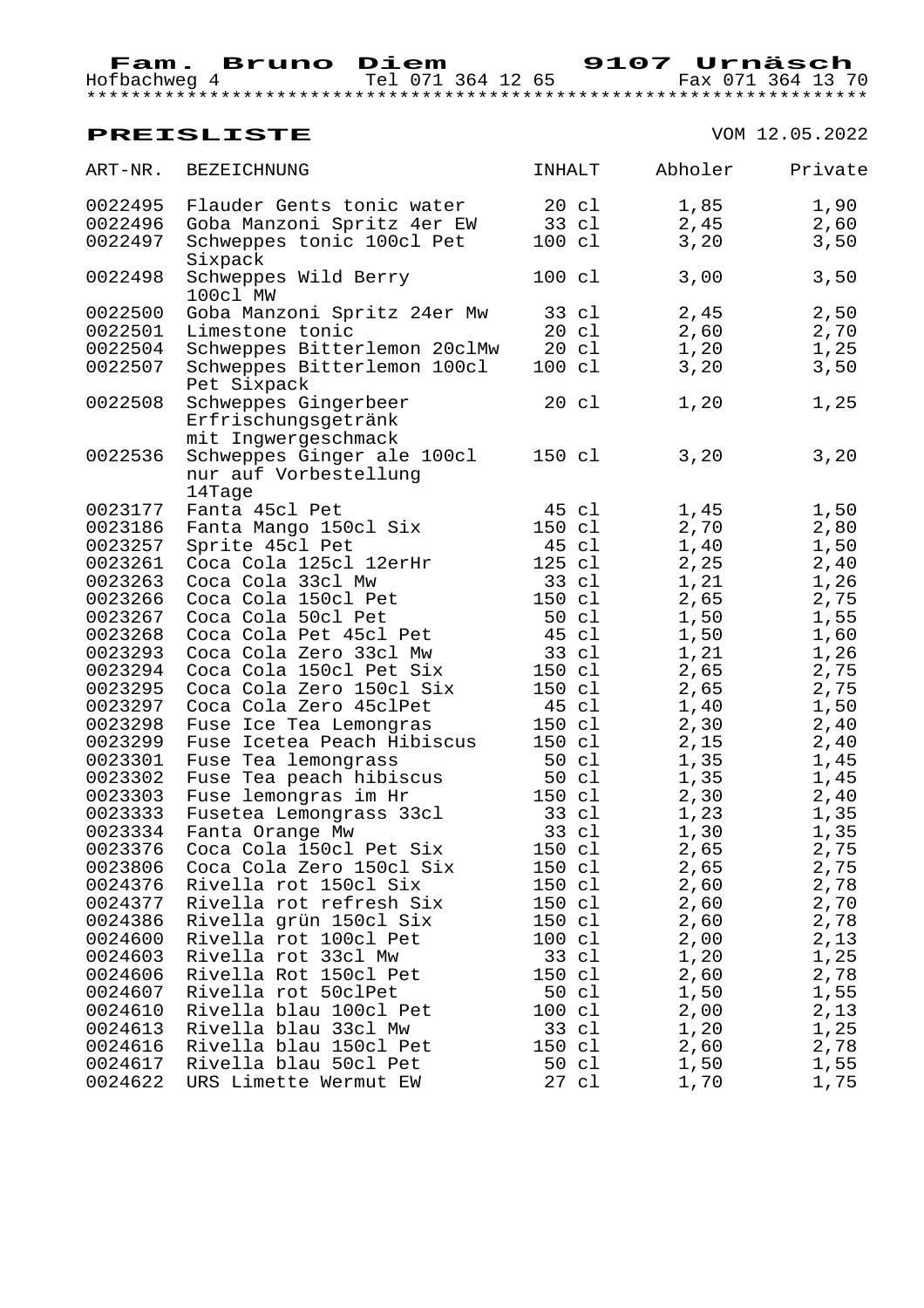| ART-NR. | BEZEICHNUNG                  | INHALT           | Abholer | Private |
|---------|------------------------------|------------------|---------|---------|
| 0024626 | Rivella grün 150cl Pet       | 150 cl           | 2,60    | 2,78    |
| 0025470 | Pepita 100cl Mw              | 100 cl           | 1,80    | 1,90    |
| 0025480 | Pepita Light 100cl Mw        | $100 \text{ cl}$ | 1,80    | 1,90    |
| 0025746 | Pepita Sixpack 150cl         | 150 cl           | 2,20    | 2,40    |
| 0027546 | Rhäzünser Bergamotte150clSix | 150 cl           | 2,30    | 2,40    |
| 0028376 | Sinalco 150cl Six            | 150 cl           | 2,65    | 2,75    |
| 0028760 | Sinalco 100cl Mw             | 100 cl           | 1,80    | 1,90    |
| 0028763 | Sinalco 33cl Mw              | 33 cl            | 1,10    | 1,15    |
| 0028766 | Sinalco 150cl Pet            | 150 cl           | 2,65    | 2,75    |
| 0028767 | Sinalco 50cl Pet             | 50 cl            | 1,35    | 1,45    |
| 0028770 | Sinalco zero 100cl Mw        | $100 \text{ cl}$ | 1,80    | 1,90    |
| 0028786 | Sinalco-Cola 150cl Pet       | 150 cl           | 2,50    | 2,60    |
| 0028787 | Sinalco-Cola 50cl Pet        | 50 cl            | 1,35    | 1,45    |
| 0029123 | Gazosa Bitter Orange         | 35 cl            | 1,70    | 1,80    |
| 0029163 | Gazosa Mandarin 35cl         | 35 cl            | 1,70    | 1,80    |
| 0029666 | Poker Energy 150cl PET       | 150 cl           | 5,20    | 5,50    |
| 0029669 | Red bull 25cl Dose           | 25 cl            | 2,00    | 2,00    |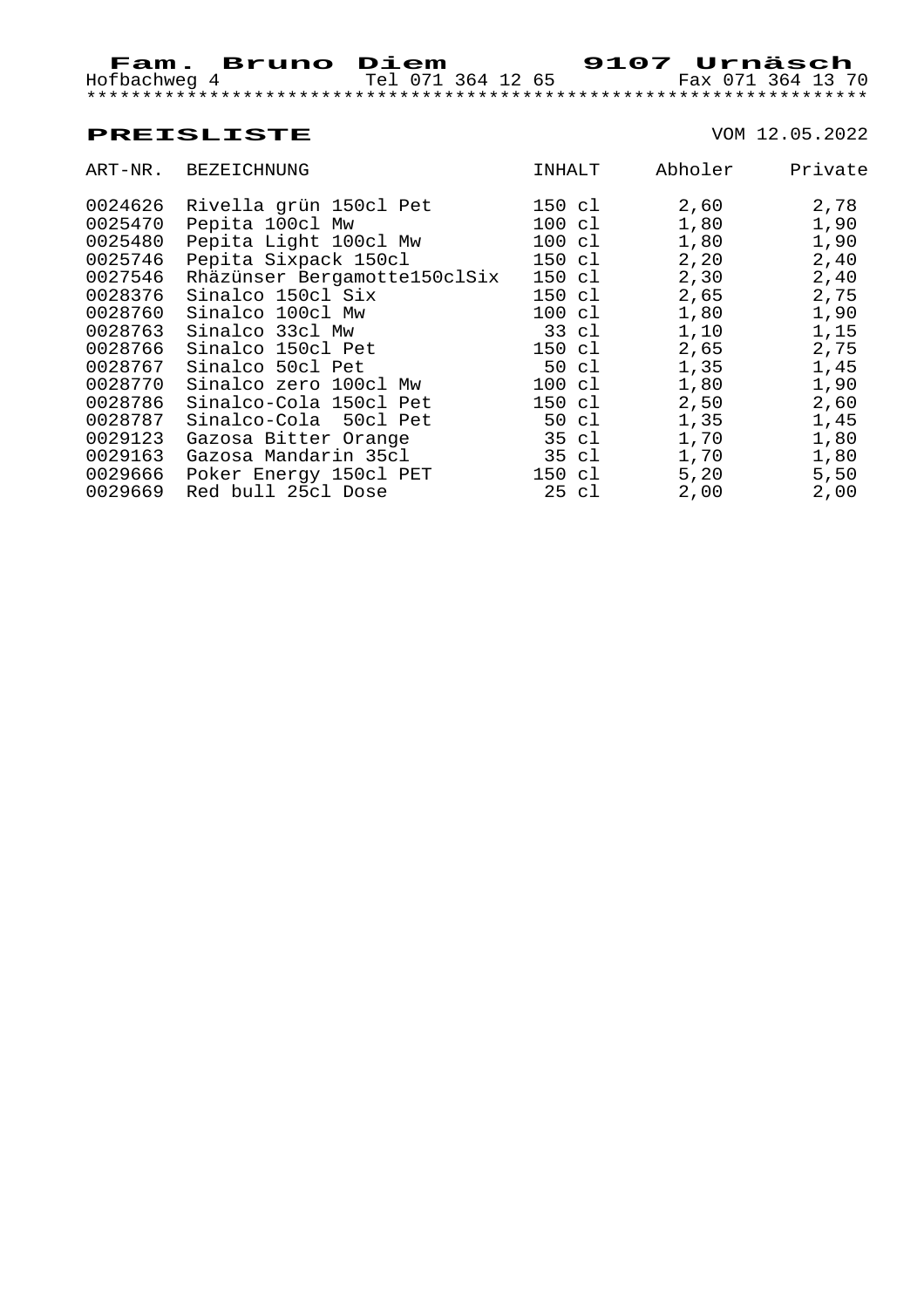|                               | <b>PREISLISTE</b>                                                                                |                                     |                       | VOM 12.05.2022        |
|-------------------------------|--------------------------------------------------------------------------------------------------|-------------------------------------|-----------------------|-----------------------|
|                               | ART-NR. BEZEICHNUNG                                                                              | INHALT                              | Abholer               | Private               |
| Fruchtsäfte                   |                                                                                                  |                                     |                       |                       |
| 0030252<br>0034100<br>0034104 | Flauder Punsch<br>Michel Orangensaft 100cl Mw<br>Michel Orangensaft 20cl<br>im Harass            | 50 cl<br>100 cl<br>20 cl            | 21,80<br>2,65<br>1,25 | 22,80<br>2,75<br>1,25 |
| 0034105<br>0034107<br>0034124 | Michel Orangensaft 20cl K/Ew 20 cl<br>Michel Orangensaft Pet<br>Michel Tomaten 20cl<br>im Harass | 100 cl<br>20 cl                     | 1,35<br>0,00<br>1,35  | 1,45<br>3,40<br>1,45  |
| 0034130<br>0034144<br>0034170 | Michel Ananas 100cl Mw<br>Michel Pfirsich 20cl K/Ew<br>Michel Bodygard 100clMw                   | 100 cl<br>20 cl<br>100 cl           | 2,50<br>1,35<br>2,75  | 2,80<br>1,45<br>2,85  |
| 0034174<br>0035115            | Michel Bodygard 20cl Ew<br>0034197 Granini Pink Grape<br>Lufrutta Orangensaft                    | $20 \text{ cl}$<br>100 cl<br>100 cl | 1,35<br>3,20<br>1,50  | 1,45<br>3,50<br>1,80  |
| 0035135<br>0037105            | Tetra 100cl<br>Ananassaft Tetra<br>Ebneter Himbeersirup                                          | 100 cl<br>70 cl                     | 3,00<br>6,50          | 3,20<br>7,50          |
| 0037217<br>0037227            | Glas 70cl<br>verschiedene Sirup 100cl<br>Punsch alkoholfrei 100cl<br>alle Sorten                 | 100 cl<br>$100 \text{ cl}$          | 5,10<br>5,00          | 5,50<br>5,30          |
| 0037231<br>0037241            | Monin Sirup Grenadine<br>Monin Sirup Bleu Curacao                                                | 70 cl<br>70 cl                      | 8,80<br>10,60         | 8,80<br>10,50         |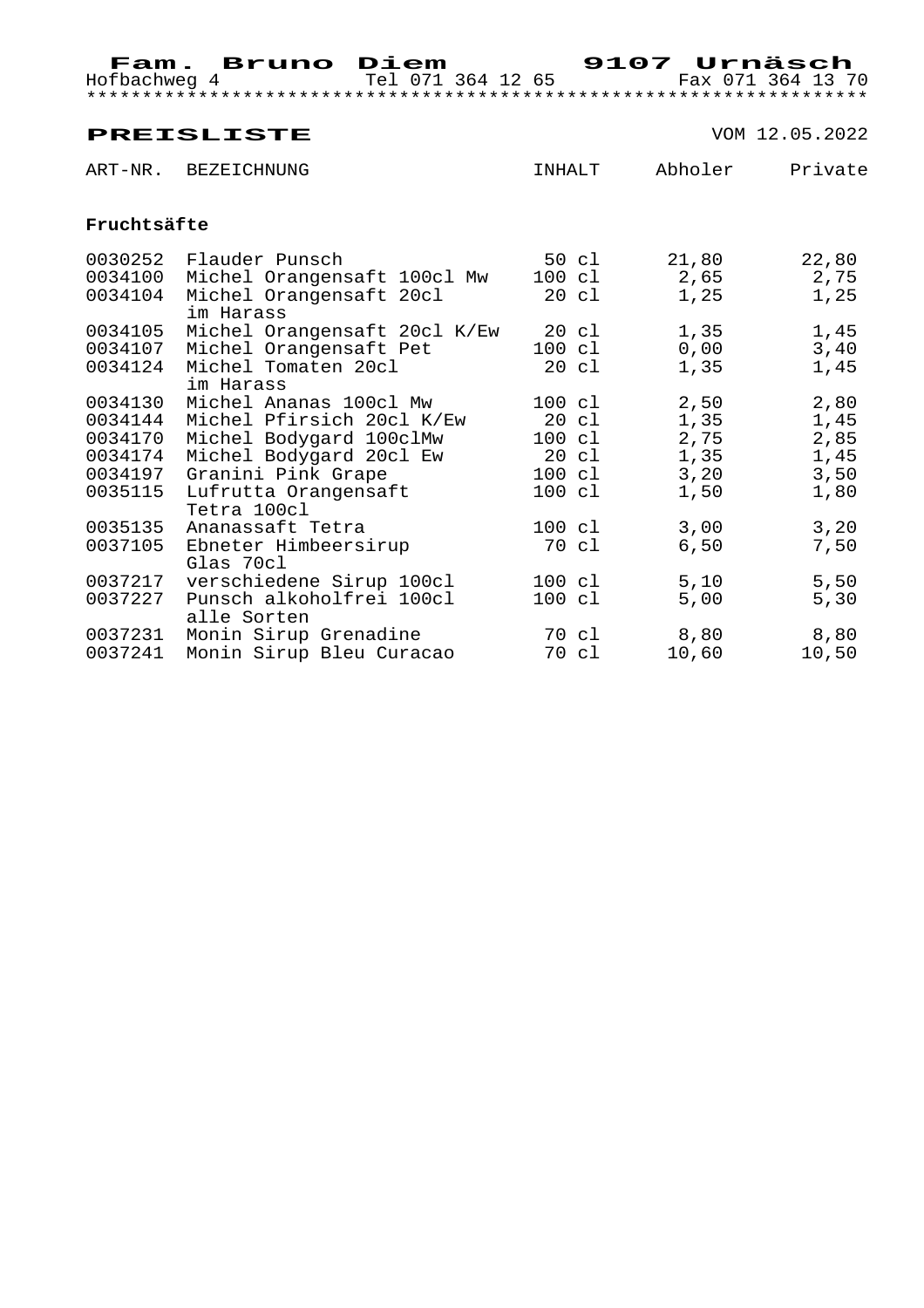ART-NR. BEZEICHNUNG **INHALT** Abholer Private

| Obstsäfte |                                                       |                  |       |      |
|-----------|-------------------------------------------------------|------------------|-------|------|
| 0043307   | Shorley by Cappy 50clPet                              | $50 \text{ cl}$  | 1,40  | 1,50 |
| 0046000   | Möhl Süssmost klar 100cl Mw                           | $100 \text{ cl}$ | 2,05  | 2,15 |
| 0046003   | Möhl Süssmost klar 33cl Mw 33 cl                      |                  | 1,20  | 1,25 |
| 0046005   | Süssmost klar im Ballon<br>ohne Kohlensäure 26Lt      | $100 \text{ cl}$ | 1,85  | 1,90 |
| 0046006   | Möhl Süssmost klar 150clPet                           | 150 cl           | 3,15  | 3,25 |
| 0046007   | Möhl Süssmost 50cl Pet                                | 50 cl            | 1,60  | 1,70 |
| 0046009   | Möhl Süssmost klar 150clSix                           | 150 cl           | 3,15  | 3,25 |
| 0046010   | Möhl Steinkrügler 100cl Mw<br>Süssmost naturtrüb Bio  | $100 \text{ cl}$ | 2,15  | 2,25 |
| 0046020   | Möhl Süssmost ab Presse 100cl 100 cl                  |                  | 1,50  | 1,60 |
| 0046025   | Möhl Süssmost abPresse<br>251t Ballon                 | $100 \text{ cl}$ | 1,40  | 1,45 |
| 0046026   | Möhl Süssmost abPresse 150cl<br>Saisonprodukt Sixpack | 150 cl           | 2,10  | 2,30 |
| 0046027   | Süssmost ab Presse<br>Bag in Box 5Lt                  | 100 cl           | 2, 20 | 2,40 |
| 0046040   | Möhl Bio Süssmost 100clMw<br>Demeta naturtrüb         | 100 cl           | 2,20  | 2,40 |
| 0046100   | Möhl Saft klar Spezial Mw                             | $100 \text{ cl}$ | 2,30  | 2,40 |
| 0046102   | Möhl Saft klar Spezial<br>Bügel                       | 50 cl            | 1,80  | 1,85 |
| 0046105   | Möhl Fässlimost klar 501t                             | $100 \text{ cl}$ | 1,90  | 2,00 |
| 0046110   | Möhl Saft vom Fass 100clMw<br>Naturtrüb               | $100 \text{ cl}$ | 2,30  | 2,40 |
| 0046112   | Möhl Saft vom Fass 50cl Mw<br>Bügel                   | 50 cl            | 1,80  | 1,85 |
| 0046115   | Möhl Fässlimost trüb 50lt                             | 100 cl           | 1,90  | 2,00 |
| 0046155   | Möhl Saft vergoren 251t<br>Ballon                     | $100 \text{ cl}$ | 1,90  | 2,00 |
| 0046200   | Möhl Saft Alkfrei klar100clMw                         | $100 \text{ cl}$ | 2,30  | 2,40 |
| 0046201   | Möhlsaft Alkoholfrei klar                             | 150 cl           | 3,00  | 3,20 |
| 0046202   | Möhl Saft Alkoholfrei 50clMw<br>Bügel klar            | 50 cl            | 1,80  | 1,90 |
| 0046203   | Ghürotne Saft Bügel                                   | 50 cl            | 1,80  | 1,90 |
| 0046204   | Ramseier Dosen Suure<br>trüb, mit+ohne Alk.           | 50 cl            | 1,55  | 1,65 |
| 0046210   | Möhl Saft Alkoholfrei 100clMw 100 cl<br>naturtrüb     |                  | 2, 30 | 2,40 |
| 0046212   | Möhl Saft Alkoholfrei 50clMw<br>Bügel trüb            | 50 cl            | 1,80  | 1,90 |
| 0046300   | Möhl Shorley 100clMw                                  | 100 cl           | 1,85  | 1,95 |
| 0046303   | Möhl Shorley 33cl Mw                                  | 33 cl            | 1,10  | 1,20 |
| 0046306   | Möhl Shorley 150cl Pet                                | 150 cl           | 2,60  | 2,80 |
| 0046307   | Möhl Shorley 50cl Pet                                 | 50 cl            | 1,40  | 1,50 |
| 0046308   | Möhl Shorley Balance Ingwer                           | 50 cl            | 1,40  | 1,45 |
| 0046309   | Möhl Shorley 150cl Six                                | 150 cl           | 2,60  | 2,80 |
|           |                                                       |                  |       |      |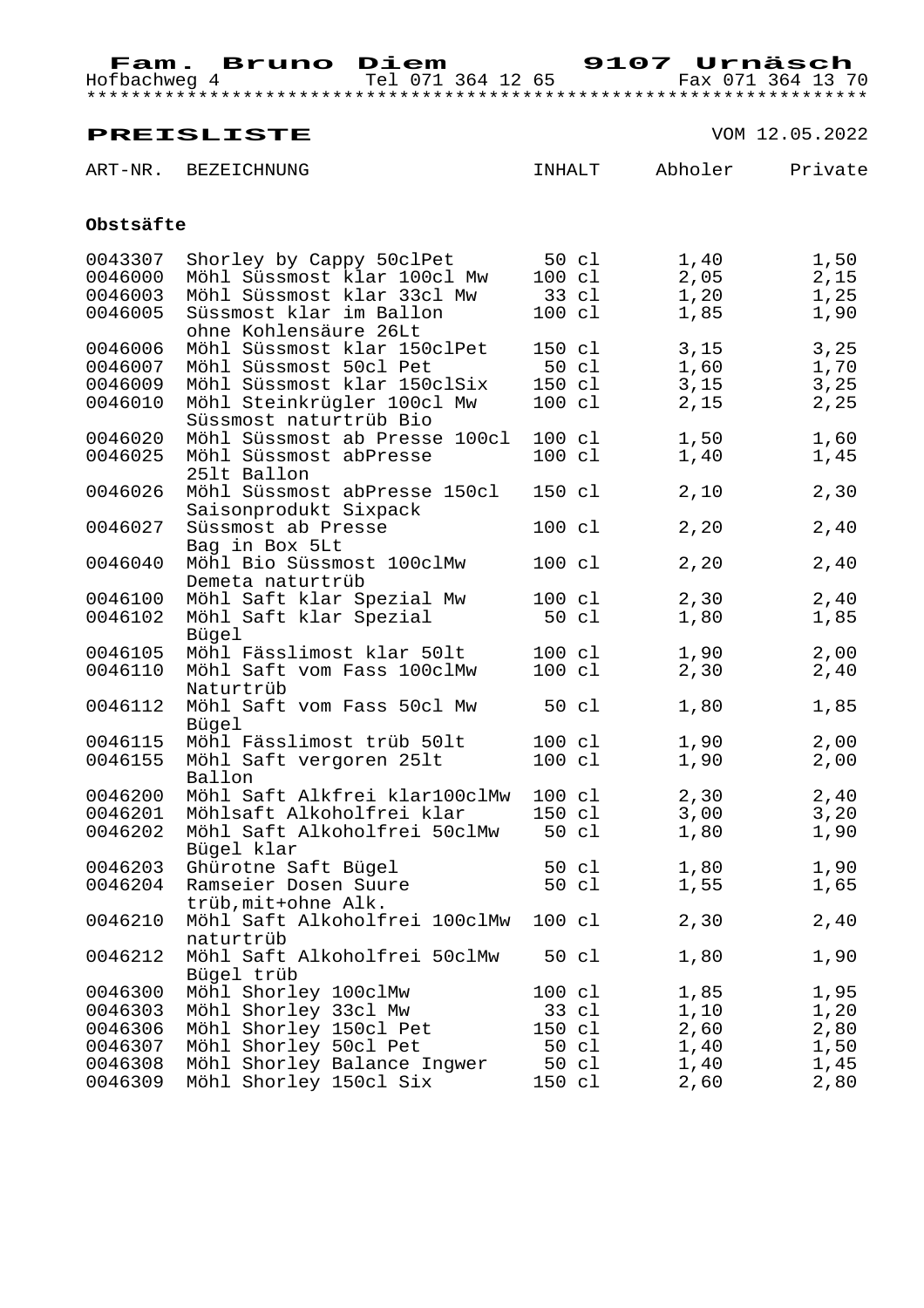\*\*\*\*\*\*\*\*\*\*\*\*\*\*\*\*\*\*\*\*\*\*\*\*\*\*\*\*\*\*\*\*\*\*\*\*\*\*\*\*\*\*\*\*\*\*\*\*\*\*\*\*\*\*\*\*\*\*\*\*\*\*\*\*\*\*\*\*\*\*

 **Fam. Bruno Diem 9107 Urnäsch**  Hofbachweg 4 Tel 071 364 12 65 Fax 071 364 13 70

| ART-NR. | BEZEICHNUNG                                   | <b>INHALT</b> |                  | Abholer | Private |
|---------|-----------------------------------------------|---------------|------------------|---------|---------|
| 0046406 | Möhl Shorley 150clSix<br>cassis               | 150 cl        |                  | 2,60    | 2,80    |
| 0046407 | Möhl Shorley 50cl Pet<br>cassis               |               | 50 cl            | 1,40    | 1,50    |
| 0046500 | Möhl Fifty-Fifty 100clMw                      | 100 cl        |                  | 1,80    | 1,90    |
| 0046506 | Möhl Fifty-Fifty 150cl Pet                    |               | 150 cl           | 2,65    | 2,85    |
| 0046507 |                                               |               |                  | 1,35    | 1,45    |
| 0046509 |                                               |               |                  | 2,65    | 2,85    |
| 0046603 |                                               |               |                  | 1,70    | 1,75    |
| 0046604 | Smirnoff Ice 4%                               |               | 275 ml           | 2,10    | 2,30    |
| 0046607 | Swizly 35cl Pet EW                            |               | 35 cl            | 1,75    | 1,80    |
| 0046608 | Swizly 6erK Glas-EW                           |               | 33 cl            | 1,70    | 1,75    |
| 0046609 | Möhl Grape Apple Cider                        |               | 33 cl            | 2,10    | 2,20    |
| 0046610 | Möhl Straight Apple Cider                     |               | 33 cl            | 2,10    | 2, 20   |
| 0046611 | Möhl Juicy Apple Cider                        |               | 33 cl            | 2,10    | 2, 20   |
| 0046612 | Möhl Saft Einweg 8er Pack                     |               | 33 cl            | 1,60    | 1,75    |
| 0046613 | Möhl Alkfrei EW 8er Pack                      |               | 33 cl            | 1,60    | 1,75    |
| 0046614 | Möhl Juicy Apple Cider                        |               | 33 cl            | 2,10    | 2,20    |
| 0046615 | Möhl Easy Apple Cider<br>alkoholfrei          |               | 33 cl            | 2,10    | 2,20    |
| 0046616 | Möhl Easy Apple Cider<br>alkoholfrei 6er EW   |               | 33 cl            | 2,10    | 2, 20   |
| 0046617 | Möhl Spritz Apple Cider<br>4Vol% 6er EW       |               | 33 cl            | 2,10    | 2, 20   |
| 0046618 | Möhl Spritz Apple Cider<br>4Vol% 24erHr       |               | 33 cl            | 2,10    | 2,20    |
| 0047212 | Ramseier Shorley 150cl                        |               | 150 cl           | 2,60    | 2,70    |
| 0047720 | Traubensaft Rimuss 100clMw<br>Urpress Rubin   |               | 100 cl           | 3,65    | 3,80    |
| 0047724 | Traubensaft Michel 20clEw                     |               | 20 cl            | 1,40    | 1,45    |
| 0047877 | Rimuss Champion 75cl                          |               | 75 cl            | 5,90    | 6,60    |
| 0047887 | Rimuss Rosé 75cl                              |               | 75 cl            | 5,00    | 5,60    |
| 0047897 | Rimuss Party 75cl                             |               | 75 cl            | 5,00    | 5,55    |
| 0047921 | Sauser aus Italien                            |               | 50 cl            | 2,50    | 2,80    |
|         | unpasteurisiert                               |               |                  |         |         |
| 0047960 | Sauser im Gärstadium 100clMw<br>pasteurisiert |               | $100 \text{ cl}$ | 3,80    | 4,00    |
| 0048247 | Biotta Preiselbeersaft 50clEw 50 cl           |               |                  | 5,00    | 5,20    |
|         |                                               |               |                  |         |         |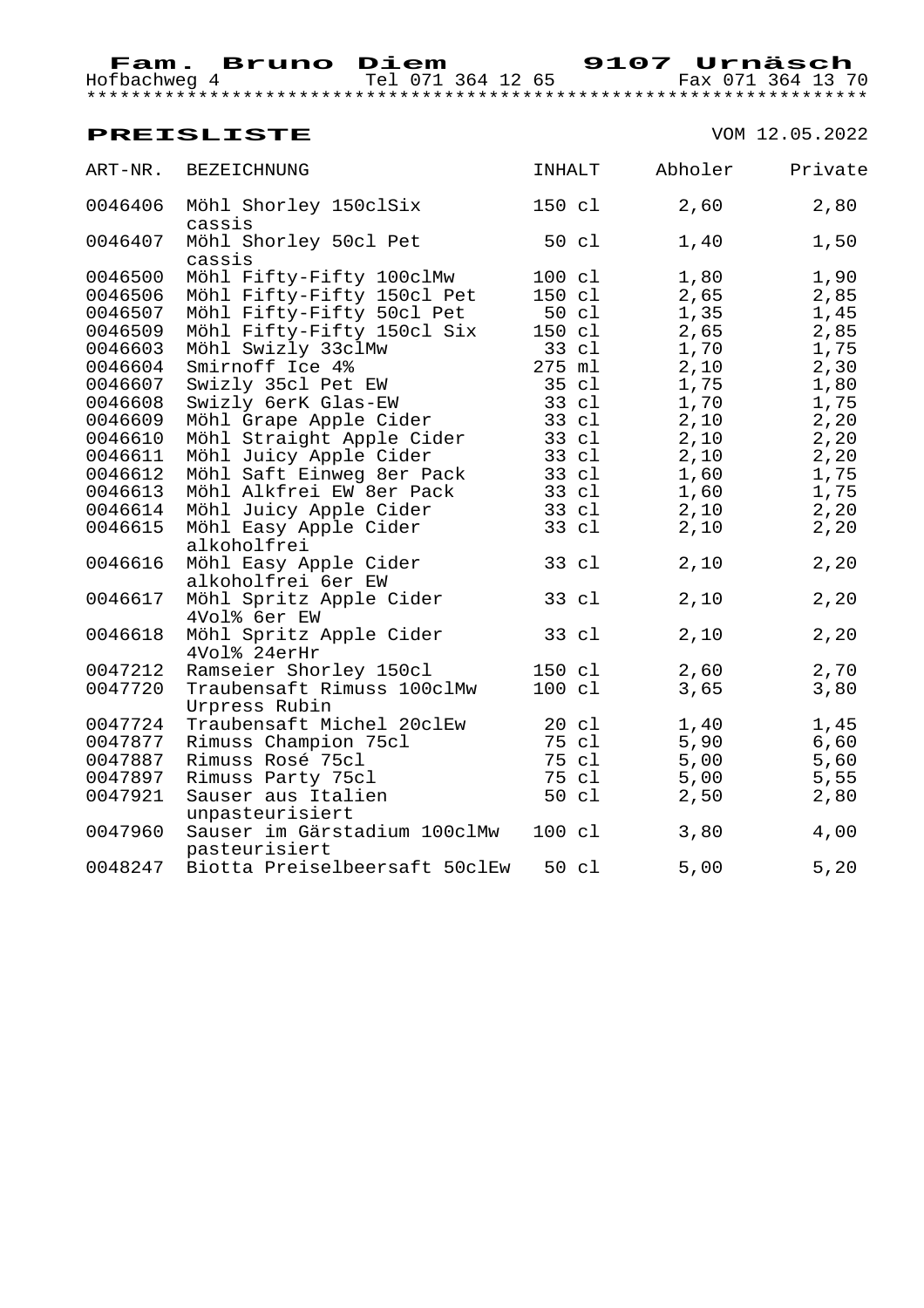|                    | <b>PREISLISTE</b>                                                         |                  |               | VOM 12.05.2022 |
|--------------------|---------------------------------------------------------------------------|------------------|---------------|----------------|
| ART-NR.            | <b>BEZEICHNUNG</b>                                                        | INHALT           | Abholer       | Private        |
| Biere              |                                                                           |                  |               |                |
| 0060102<br>0060103 | Schützengarten Lager 50cl<br>Schützengarten Meterbier<br>16 Fläschli 33cl | 50 cl<br>33 cl   | 1,70<br>45,00 | 1,80<br>45,00  |
| 0060105            | Schützengarten Lager<br>Container                                         | 100 cl           | 3,90          | 4,00           |
| 0060108            | Schützengarten 18er Pack<br>Aktion                                        | 33 cl            | 1,25          | 1,40           |
| 0060109            | Schützengarten Lagerdosen                                                 | 50 cl            | 1,75          | 1,85           |
| 0060112            | Schützengarten Lager 50cl<br>Spezialpreis                                 | 50 cl            | 1,60          | 1,60           |
| 0060113            | Schützengarten Partydose                                                  | 5 lt             | 21,00         | 23,00          |
| 0060118            | Schützengarten 10er Pack<br>Aktion                                        | 33 cl            | 1,30          | 1,40           |
| 0060132            | Schützengarten Alkoholfrei<br>Schützengold                                | 50 cl            | 1,65          | 1,75           |
| 0060133            | Schützengarten Alkoholfrei<br>Schützengold                                | 33 cl            | 1,35          | 1,45           |
| 0060157            | Schützengarten Gallus 612<br>10F1 EW                                      | 33 cl            | 2,15          | 2,40           |
| 0060158            | India Pale alkoholfrei<br>10er Hr EW                                      | 33 cl            | 2,15          | 2,40           |
| 0060159            | Schützeng Ginger Alkfrei EW                                               | 33 cl            | 2,20          | 2,30           |
| 0060202            | Schützengarten Klosterbräu                                                | 50 cl            | 2,07          | 2,20           |
| 0060203            | Schützengarten Klosterbräu                                                | 33 cl            | 1,85          | 2,00           |
| 0060205            | Schützengarten Klosterbräu<br>Container                                   | 100 cl           | 4,20          | 4,30           |
| 0060215            | Schützengarten Huusbier<br>Container                                      | 100 cl           | 4,10          | 4,25           |
| 0060233            | Schützengarten Spezli 33cl                                                | 33 cl            | 1,45          | 1,55           |
| 0060234            | Schützengarten Lager hell Mw                                              | 33 cl            | 1,35          | 1,45           |
| 0060235            | Schützengarten Edelspez<br>Container                                      | 100 cl           | 4,20          | 4,20           |
| 0060236            | Calanda Radler 10er Pack                                                  | 33 cl            | 1,50          | 1,60           |
| 0060252            | Schützengarten Schwarzer Bär                                              | 50 cl            | 2,07          | 2,20           |
| 0060262            | Schützengarten Festbier                                                   | 50 cl            | 1,70          | 1,80           |
| 0060272            | Schützengarten Weisser Engel<br>Weizenbier                                | 50 cl            | 2,30          | 2,40           |
| 0060292            | Paulaner Hefe-Weizenbier<br>München 50clMw                                | 50 cl            | 2,25          | 2,30           |
| 0060303            | Schützengarten Fiesta                                                     | 33 cl            | 1,75          | 1,85           |
| 0060352            | Schützengarten Säntisbier                                                 | 50 cl            | 2,07          | 2,20           |
| 0060353            | Säntisbier 8er Pack                                                       | 33 cl            | 8,00          | 10,00          |
| 0060355            | Schützengarten Säntisbier<br>Container                                    | $100 \text{ cl}$ | 4,10          | 4,25           |
| 0060403            | Schützengarten 10er Hr<br>Edelspez                                        | 33 cl            | 1,45          | 1,55           |
| 0060415            | Schützengarten 101t<br>Partyfass Edelspez                                 | 100 cl           | 4,40          | 4,50           |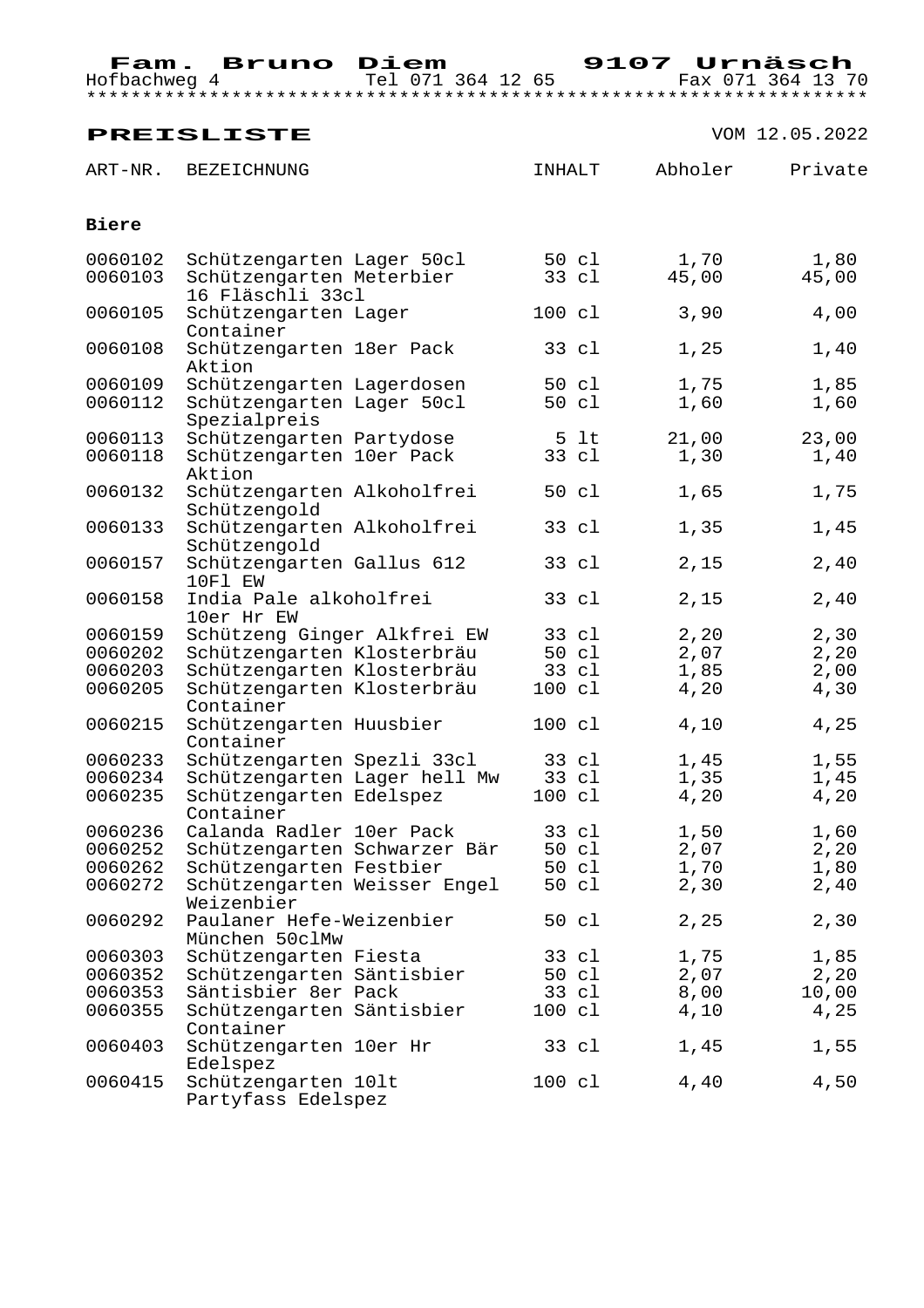| ART-NR. | BEZEICHNUNG                                    | INHALT |                  | Abholer | Private |
|---------|------------------------------------------------|--------|------------------|---------|---------|
| 0060425 | Schützengarten 201t<br>Partyfass Edelspez      | 100 cl |                  | 4,40    | 4,50    |
| 0060435 | Kohlensäure gross<br>Schützengarten            |        | 10 kg            | 58,00   | 58,00   |
| 0060445 | Kohlensäure klein<br>Schützengarten            |        | 5 kg             | 55,00   | 56,00   |
| 0060563 | Cardinal Litchi Eve 27.5cl MW 27 cl            |        |                  | 2, 30   | 2,60    |
| 0060580 | Citronenpanaché 6er EW                         |        | 33 cl            | 1,40    | 1,50    |
| 0060581 | Schützeng Citronenpanaché<br>10er Hr           |        | 33 cl            | 1,40    | 1,50    |
| 0060623 | Schützengarten Panaché                         |        | 33 cl            | 1,40    | 1,50    |
| 0061100 | Locher Lager Dose 51t                          |        | 100 cl           | 3,80    | 4,00    |
| 0061101 | Locher Lager 33cl MW                           |        | 33 cl            | 1,40    | 1,55    |
| 0061102 | Locher Lager                                   |        | 50 cl            | 1,75    | 1,85    |
| 0061105 | Locher Lager                                   |        | 100 cl           | 3,80    | 3,87    |
|         | Container 201t                                 |        |                  |         |         |
| 0061108 | Locher hell+naturtrüb 33cl<br>Einweg 10er Pack |        | 33 cl            | 1,45    | 1,55    |
| 0061109 | Locher Lager                                   |        | 50 cl            | 2,00    | 2,00    |
|         | Dosenbier                                      |        |                  |         |         |
| 0061110 | Locher Dosenbier hell                          |        | 33 cl            | 1,50    | 1,60    |
| 0061132 | Locher Sonnwendlig                             |        | 50 cl            | 1,70    | 1,80    |
| 0061133 | Locher Sonnwendlig                             |        | 33 cl            | 1,40    | 1,50    |
| 0061143 | Locher Sonnwendlig EW                          |        | 33 cl            | 1,50    | 1,75    |
| 0061152 | Locher Dunkel                                  |        | 50 cl            | 1,75    | 1,85    |
| 0061162 | Lager<br>Locher Naturtrüb                      |        | 50 cl            | 2,05    | 2,15    |
|         | Bio Bügel                                      |        |                  |         |         |
| 0061202 | Locher Naturtrüb                               |        | 50 cl            | 2,05    | 2,15    |
|         | Bügel                                          |        |                  |         |         |
| 0061203 | Locher Naturtrüb                               | 33 cl  |                  | 1,82    | 1,95    |
|         | Bügel                                          |        |                  |         |         |
| 0061205 | Locher Naturtrüb Cont 201t                     |        | 100 cl           | 3,90    | 4,00    |
| 0061233 | Locher Spezli 33cl                             |        | 33 cl            | 1,50    | 1,62    |
|         | Säntiskristall                                 |        |                  |         |         |
| 0061255 | Locher Schwarzer Kristall                      | 33 cl  |                  | 1,85    | 1,95    |
|         | Dunkel                                         |        |                  |         |         |
| 0061282 | Locher Weizen                                  |        | 50 cl            | 2,28    | 2,38    |
| 0061285 | Locher Weizen Cont 201t                        |        | $100 \text{ cl}$ | 3,90    | 3,98    |
| 0061403 | Locher Spezli 10er Hr.33cl<br>Säntiskristall   |        | 33 cl            | 1,55    | 1,60    |
| 0061445 | Kohlens.-Stickstoff                            |        | 10 kg            | 50,00   | 51,00   |
|         | 10kg Gourmet NO 70 UN1956                      |        |                  |         |         |
|         | gegen zuviel Schaum                            |        |                  |         |         |
|         | Ascofood N2                                    |        |                  |         |         |
| 0061502 | Locher Hanfbier                                |        | 50 cl            | 2,50    | 2,60    |
| 0061503 | Hanfbier 6er Pack EW                           |        | 33 cl            | 2,10    | 2,20    |
| 0061512 | Locher Köhler Amber                            |        | 50 cl            | 2,05    | 2,15    |
|         | Bügel                                          |        |                  |         |         |
| 0061513 | Appenzeller Amber Mw                           |        | 33 cl            | 1,70    | 1,80    |
|         |                                                |        |                  |         |         |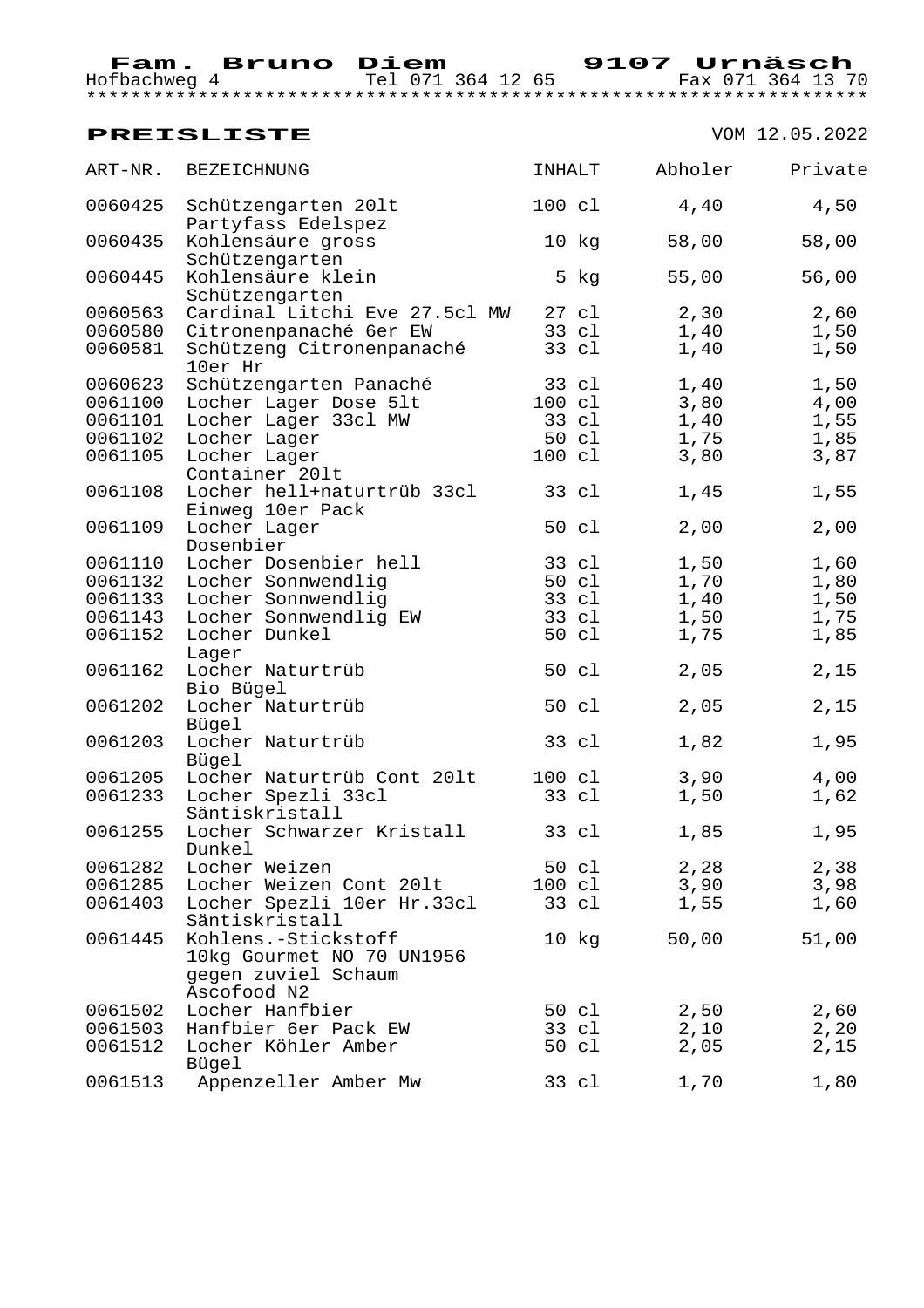| ART-NR. | BEZEICHNUNG                                    | INHALT          |       | Abholer | Private |
|---------|------------------------------------------------|-----------------|-------|---------|---------|
| 0061523 | Locher Holzfassbier<br>33cl Mw                 | 33 cl           |       | 1,90    | 1,99    |
| 0061532 | Locher Vollmond<br>Bügel                       | 50 cl           |       | 2,25    | 2,35    |
| 0061533 | Locher Vollmond                                | 33 cl           |       | 1,80    | 1,90    |
| 0061534 | Locher Gran Alpin Bio                          |                 | 50 cl | 2,20    | 2,30    |
| 0061543 | Locher Leermond                                |                 | 33 cl | 1,80    | 1,90    |
| 0061552 | Locher Légere 50cl<br>Leichtbier               |                 | 50 cl | 1,75    | 1,85    |
| 0061563 | Locher Zitronenpanaché<br>2.5Vol% 33cl         | 33 cl           |       | 1,40    | 1,50    |
| 0061564 | Locher Zitronenpanaché<br>Alkoholfrei 33cl Mw  | 33 cl           |       | 1,40    | 1,50    |
| 0061568 | Cardinal Eve<br>verschiedene Aromen Ew         | $27 \text{ cl}$ |       | 2,50    | 2,60    |
| 0061569 | Smirnoff Ice 4%                                | 275 ml          |       | 2,10    | 2,30    |
| 0061573 | Locher Brandlöscher<br>MW 20er HR              | 33 cl           |       | 1,80    | 1,85    |
| 0061578 | Locher Brandlöscher<br>Karton Einweg           | 33 cl           |       | 1,30    | 1,40    |
| 0061581 | Locher Glühbier<br>Bügelflasche 75cl           | 75 cl           |       | 3,80    | 3,90    |
| 0061588 | Locher Glühbier 3Lt                            | 100 cl          |       | 5,10    | 5,50    |
| 0061590 | Glühbier Ginger Bag in Box                     | 100 cl          |       | 5,10    | $5,50$  |
| 0061598 | Locher Kastanienbier 33cl                      | 33 cl           |       | 2,00    | 2, 20   |
| 0061604 | Locher Indian Pale Ale<br>Starkbier Mw         |                 | 33 cl | 2,10    | 2,30    |
| 0061605 | Locher India Pale ale<br>8Vol% 6er EW          | 33 cl           |       | 2, 20   | 2,40    |
| 0061622 | Locher Zitronenpanaché 50cl                    |                 | 50 cl | 1,75    | 1,85    |
| 0061628 | Locher Zitronenpanaché<br>6er Pack Einweg 33cl |                 | 33 cl | 1,50    | 1,55    |
| 0061648 | Locher Hoi 6er Pack EW<br>Passionsfrucht       | 33 cl           |       | 1,90    | 2,10    |
| 0061660 | Locher Gnossbox 9 Sorten Ew                    | 33 cl           |       | 19,00   | 20,00   |
| 0061668 | Locher Honigbier 6er EW                        | 33 cl           |       | 11,70   | 13,20   |
| 0061669 | Locher Bio Naturperle hell<br>6er Karton       | 33 cl           |       | 1,60    | 1,65    |
| 0061672 | Locher Weizen Alk.frei                         | 50 cl           |       | 2,25    | 2,35    |
| 0061677 | Locher Weizen Alkfrei EW                       | 50 cl           |       | 2,25    | 2,35    |
| 0061682 | Locher Bschorle MW                             | 50 cl           |       | 1,70    | 1,80    |
| 0061685 | Bschorle 33cl MW                               | 33 cl           |       | 1,40    | 1,50    |
| 0061686 | Locher Bschorle-Essiq                          | 50 cl           |       | 13,95   | 14,50   |
| 0061688 | Locher Bschorle 6er EW                         | 33 cl           |       | 1,50    | 1,65    |
| 0061707 | Locher Gingerbeer 33cl EW                      | 33 cl           |       | 2,75    | 2,85    |
| 0061708 | Locher Ginger Beer 33cl EW                     | 33 cl           |       | 2,75    | 2,80    |
| 0061709 | Locher Rhabarber-Ginger EW                     | 33 cl           |       | 2,75    | 2,85    |
| 0061718 | Locher Ginger Beer MW                          | 33 cl           |       | 2,65    | 2,75    |
| 0061728 | Locher Root-Beer 33cl EW                       | 33 cl           |       | 2,65    | 2,75    |
| 0061993 | Locher Calvinus blanche                        | 33 cl           |       | 1,80    | 1,90    |
|         |                                                |                 |       |         |         |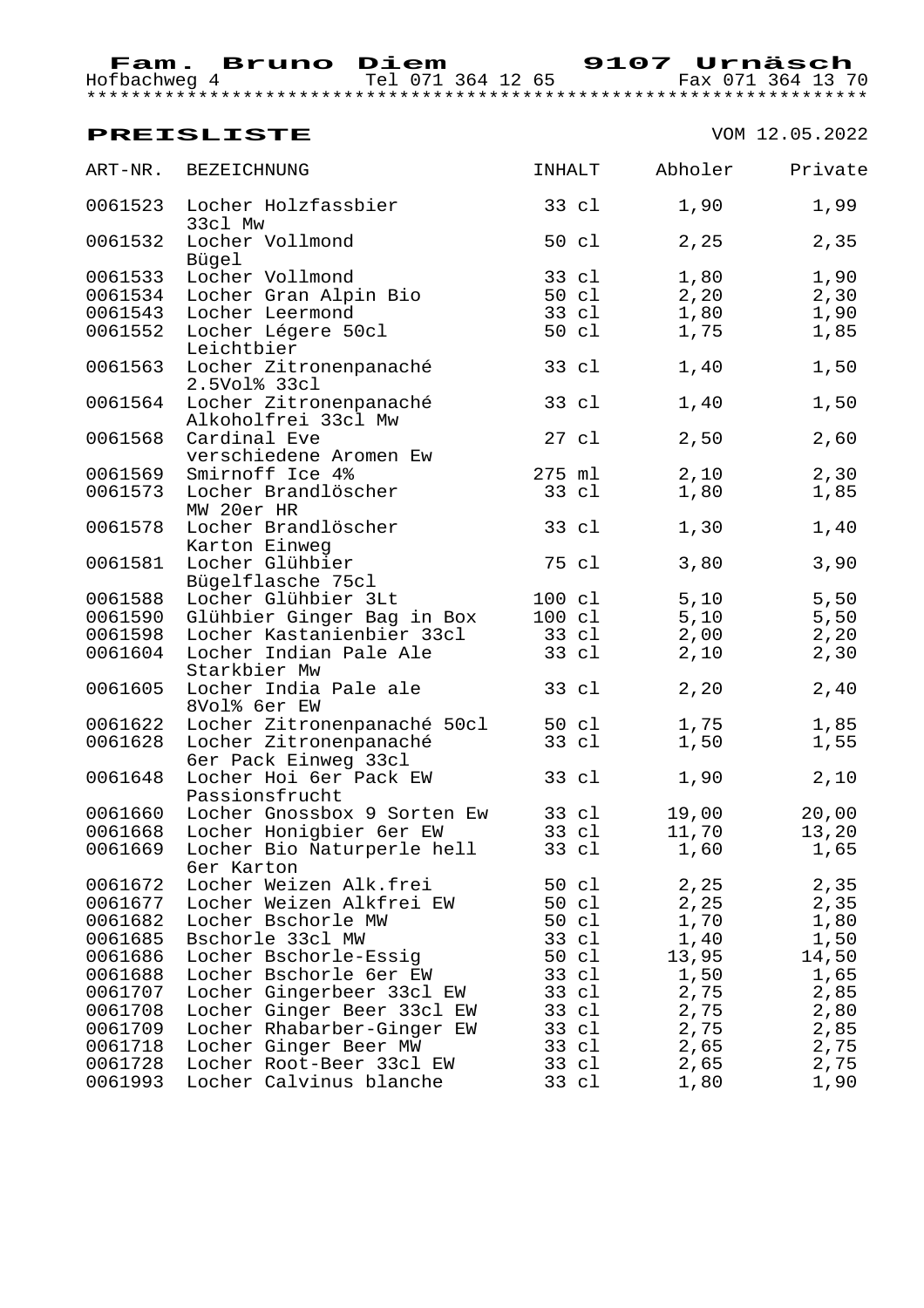#### Hofbachweg 4 Tel 071 364 12 65 Fax 071 364 13 70 \*\*\*\*\*\*\*\*\*\*\*\*\*\*\*\*\*\*\*\*\*\*\*\*\*\*\*\*\*\*\*\*\*\*\*\*\*\*\*\*\*\*\*\*\*\*\*\*\*\*\*\*\*\*\*\*\*\*\*\*\*\*\*\*\*\*\*\*\*\*

#### **PREISLISTE** VOM 12.05.2022

ART-NR. BEZEICHNUNG **INHALT** Abholer Private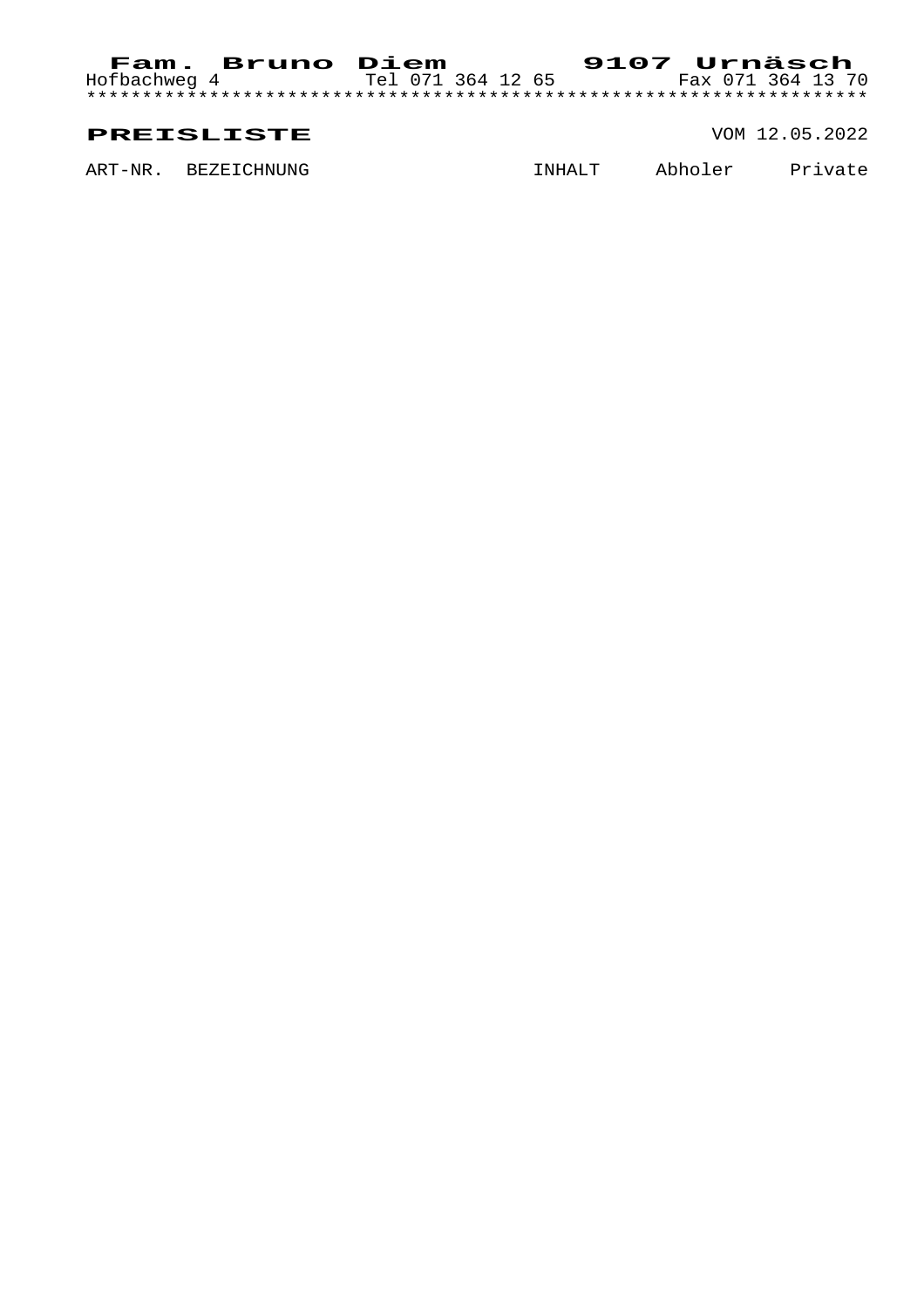## **PREISLISTE** VOM 12.05.2022 ART-NR. BEZEICHNUNG **INHALT** Abholer Private

#### **Weissweine Inland**

| 0110101 | Féchy l'Eglantine 75cl        | 75 cl            | 12,90 | 13,50 |
|---------|-------------------------------|------------------|-------|-------|
| 0110102 | Fechy La Cote 50clMw          | 50 cl            | 7,50  | 7,60  |
| 0110103 | Féchy La Cote AOC 20cl        | $20 \text{ cl}$  | 3,10  | 3,40  |
| 0110120 | Fendant Valais 100cl          | $100 \text{ cl}$ | 14,90 | 15,20 |
| 0110121 | Fendant Valais Solaire 75cl   | 75 cl            | 13,50 | 14,50 |
| 0110122 | Fendant Valais 50cl           | 50 cl            | 8,00  | 8,30  |
| 0110123 | Fendant Valais 20cl           | 20 cl            | 4,00  | 4,50  |
| 0110124 | Fendant Fin Bec 75cl          | 75 cl            | 17,50 | 18,50 |
| 0110160 | Vin blanc 100cl               | 100 cl           | 4,00  | 4,20  |
|         | Kochwein weiss                |                  |       |       |
| 0110161 | Herbstgold MüllerThurgau 75cl | 75 cl            | 12,00 | 12,50 |
| 0110162 | Herbstgold MüllerThurgau 50cl | 50 cl            | 7,20  | 7,60  |
| 0110183 | Yvorne Pot Obrist 50cl        | 50 cl            | 9,80  | 10,00 |
| 0110191 | St.Saphorin Roche Ronde       | 75 cl            | 14,90 | 17,00 |
|         | Lavaux AOC                    |                  |       |       |
| 0110192 | St.Saphorin Lavaux 50cl       | 50 cl            | 10,50 | 11,00 |
| 0110193 | St.Saphorin Pot Obrist        | 50 cl            | 9,50  | 9,90  |
| 0110202 | Epesses Lavaux 50cl           | 50 cl            | 10,50 | 10,00 |
| 0110210 | Chasselas 100cl               | 100 cl           | 8,70  | 9,10  |
| 0110212 | Chasselas 50cl                | 50 cl            | 5,00  | 5,80  |
| 0110232 | Mont sur rolle 50cl           | 50 cl            | 6,50  | 6,90  |
| 0110241 | Aigle les Murailles 75cl      | 75 cl            | 18,00 | 20,50 |
|         | Henry Badoux                  |                  |       |       |
| 0110242 | Aigle Chablais 50cl           | 50 cl            | 10,80 | 11,00 |
|         | Alain Parisod                 |                  |       |       |
| 0110243 | Cure d'Attalens               | 75 cl            | 17,50 | 18,00 |
|         | Grand Cru Chardonne           |                  |       |       |
| 0110244 | Clos du Rocher                | 75 cl            | 24,00 | 25,00 |
|         | Chablais AOC Grand Cru Yv.    |                  |       |       |
| 0110332 | Gropp Untersee Müller/Thg     | 50 cl            | 9,80  | 10,20 |
|         | Deluxe                        |                  |       |       |
| 0111142 | Fläscher Riesling 50cl        | 50 cl            | 9,20  | 9,50  |
| 0111143 | Fläscher Riesling             | 75 cl            | 18,00 | 18,50 |
|         | Hermann                       |                  |       |       |
| 0111144 | Merlot Bianco Segreto         | 75 cl            | 16,00 | 16,00 |
|         | Theilervini                   |                  |       |       |
| 0112131 | Bernecker St.Johannis 75cl    | 75 cl            | 19,50 | 20,50 |
|         | Johanniter                    |                  |       |       |
| 0112132 | Bernecker Riesling 50cl       | 50 cl            | 9,00  | 9,55  |
|         | Schmid+Wetli                  |                  |       |       |
| 0112312 | Schmid+Wetli Weissherbst      | 50 cl            | 9,00  | 9,70  |
|         | ein Schluck Glück rosé        |                  |       |       |
| 0113132 | Rhein-Weiss Trachtenwein 50cl | 50 cl            | 8,60  | 9,00  |
|         | Tobias Schmid                 |                  |       |       |
| 0113226 | Bernecker Dessertwein         | 37 cl            | 25,00 | 25,00 |
|         | Suzette 37.5cl                |                  |       |       |
|         | aus überreifen Pinottrauben   |                  |       |       |
|         | gekeltert                     |                  |       |       |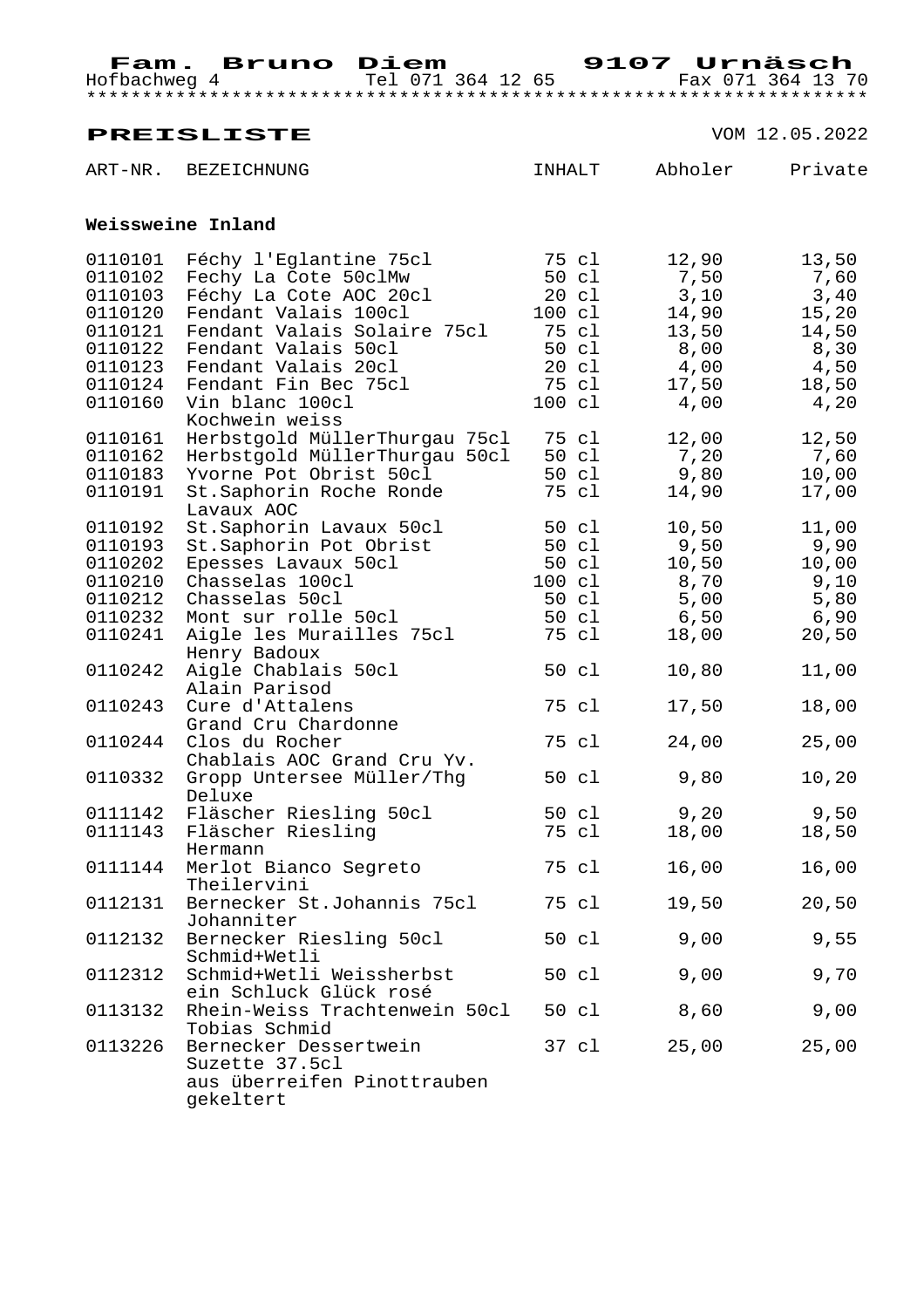| ART-NR. | <b>BEZEICHNUNG</b>                               | INHALT |       | Abholer | Private |
|---------|--------------------------------------------------|--------|-------|---------|---------|
| 0114465 | Bündner Federweiss 50cl                          |        | 50 cl | 10,00   | 10,50   |
| 0119301 | Tüfelströpfli 75cl<br>Apero/Dessert              |        | 75 cl | 13,00   | 14,50   |
| 0119312 | Margrittli-Wein                                  |        | 50 cl | 8,50    | 9,20    |
| 0120221 | Jeninser Pinot gris 75cl                         |        | 75 cl | 18,60   | 19,50   |
| 0122401 | Prosecco brut 75cl<br>di Valdobbiadene           |        | 75 cl | 14,00   | 15,00   |
| 0122402 | Prosecco Giulia Montresor                        |        | 75 cl | 14,50   | 15,00   |
| 0122403 | iSpritz Aperitivo Riondo                         |        | 75 cl | 10,50   | 12,00   |
| 0122404 | Spumante Cuvée brut<br>Gemin 75cl                |        | 75 cl | 11,00   | 12,00   |
| 0122405 | Prosecco Spumante Quadrato<br>DOC extra dry 11%  |        | 75 cl | 8,50    | 9,00    |
| 0122441 | Moscato d'Asti DOCG<br>Duchessa Lia              |        | 75 cl | 11,00   | 12,00   |
| 0122442 | Secco Schaumwein 75cl                            |        | 75 cl | 16,80   | 16,80   |
| 0123451 | Hugo Goccia D ORO                                |        | 75 cl | 14,00   | 15,00   |
| 0124421 | Apfelschaumwein Möhl 75cl                        |        | 75 cl | 13,50   | 14,50   |
| 0125221 | Landsgmendswy 75cl<br>wiiss                      |        | 75 cl | 16,90   | 18,50   |
| 0125222 | Saxer's Oeil de Perdrix<br>Steinkrug AOC Thurgau |        | 70 cl | 16,50   | 18,00   |
| 0125223 | Saxer Hommage blanc 75cl<br>Nussbaumen TG        |        | 75 cl | 16,00   | 17,00   |
| 0127250 | Schweizer Fonduewein                             | 100 cl |       | 8,40    | 8,60    |
|         |                                                  |        |       |         |         |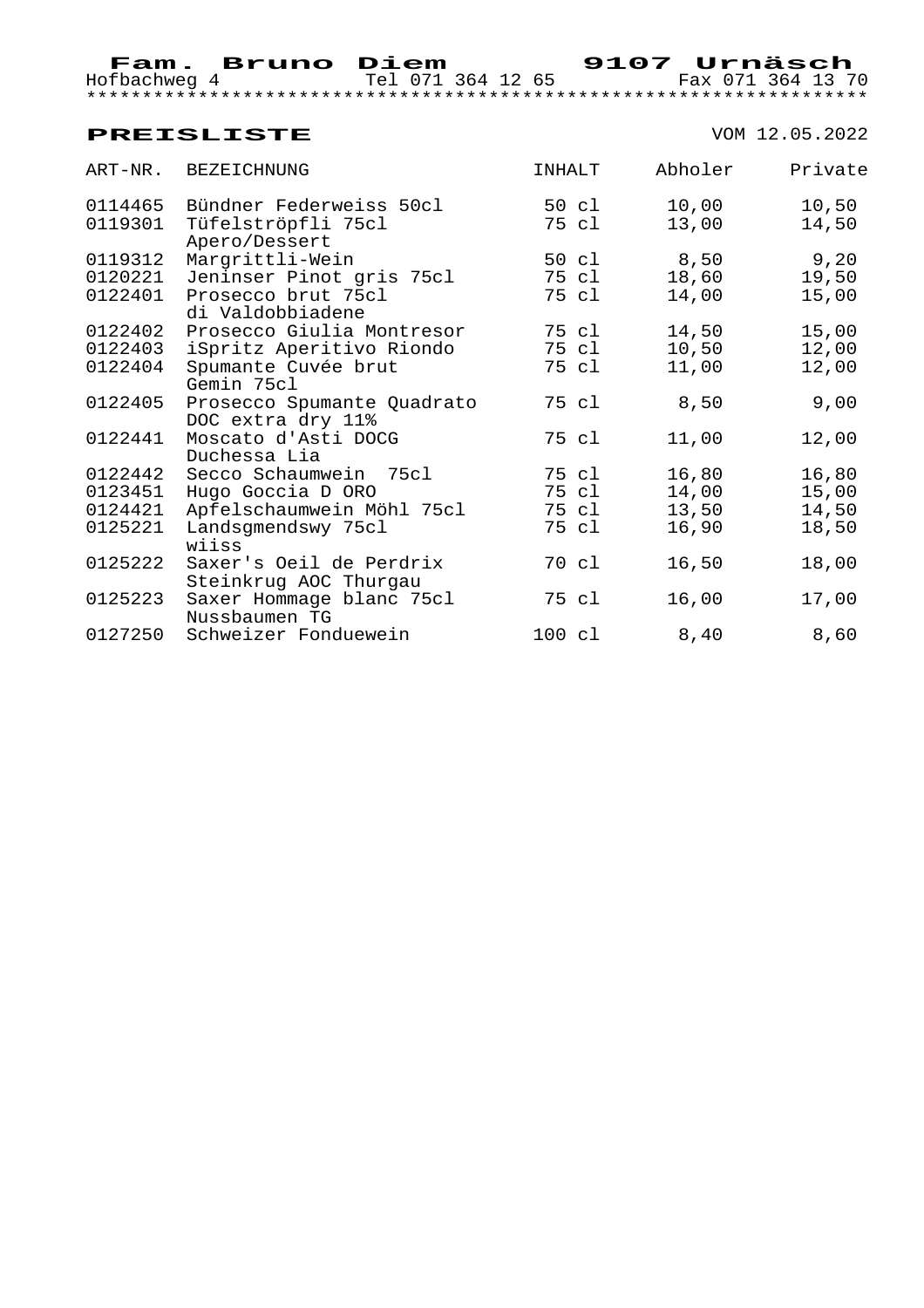# **PREISLISTE** VOM 12.05.2022 ART-NR. BEZEICHNUNG **INHALT** Abholer Private  **Rotweine Inland**

| 0210110 | Dole AOC Solaire 100cl        | 100 cl          | 15,80  | 16,30 |
|---------|-------------------------------|-----------------|--------|-------|
| 0210112 | Dole AOC Solaire 50cl         | 50 cl           | 8,80   | 8,90  |
| 0210113 | Dole AOC Solaire 20cl         | 20 c1           | 4,10   | 4,50  |
| 0210121 | Herbstgold Blauburgunder 75cl | 75 cl           | 12,10  | 12,10 |
| 0210122 | Herbstgold Blauburgunder 50cl | 50 cl           | 7,40   | 7,90  |
| 0210133 | Iselisberg Blauburgunder      | 25 cl           | 4,00   | 4,20  |
| 0210142 | Stadtschryber Hüttwilen       | 50 cl           | 11,50  | 11,90 |
|         | Auslese Pinot Noir            |                 |        |       |
| 0210152 | Ottenberger Pinot Noir 50cl   | 50 cl           | 8,70   | 9,10  |
| 0210153 | Ottenberger Pinot Noir 20cl   | 20 c1           | 4,30   | 4,60  |
| 0210171 | Malanser Pinot Noir 75cl      | 75 cl           | 16,80  | 18,00 |
| 0210181 | Zizerser Pinot Noir 75cl      | 75 cl           | 17,80  | 18,00 |
| 0210202 | Landauer Gamay-Pinot 50cl     | 50 cl           | 5,90   | 6,00  |
| 0211172 | Fläscher Blauburgunder 50cl   | 50 cl           | 9,80   | 10,00 |
| 0212131 | Bernecker Sélection 70cl      | 75 cl           | 18,50  | 19,50 |
|         | Blauburgunder/Blaufränkisch   |                 |        |       |
| 0212161 | Bernecker Rosenberg 75cl      | 75 cl           | 14,80  | 14,80 |
|         | Blauburgunder                 |                 |        |       |
| 0212162 | Bernecker Blauburgunder 50cl  | 50 cl           | 9,00   | 9,70  |
|         | Schmid+Wetli                  |                 |        |       |
| 0212165 | Bernecker Rosenberg           | 50 cl           | 9,50   | 10,80 |
| 0212211 | Bäremandli Blauburgunder      | 75 cl           | 17,00  | 18,00 |
| 0212251 | Wiehnachtswy 75cl             | 75 cl           | 19,80  | 20,80 |
| 0213162 | Trachte-Wii Rot               | 50 cl           | 8,60   | 9,00  |
|         | Tobias Schmid                 |                 |        |       |
| 0213163 | Dornfelder Tobias Weine       | 75 cl           | 20,00  | 21,00 |
| 0213164 | Rouge G3 Tobias Weine         | 75 cl           | 21, 30 | 22,00 |
| 0214171 | Jeninser Pinot Noir 75cl      | 75 cl           | 17,00  | 18,00 |
| 0214172 | Jeninser Pinot Noir 50cl      | 50 cl           | 9,30   | 9,50  |
| 0214173 | Jeninser Pinot Noir           | $20 \text{ cl}$ | 4,00   | 4,50  |
| 0217172 | Malanser Blauburgunder 50cl   | 50 cl           | 9,20   | 9,80  |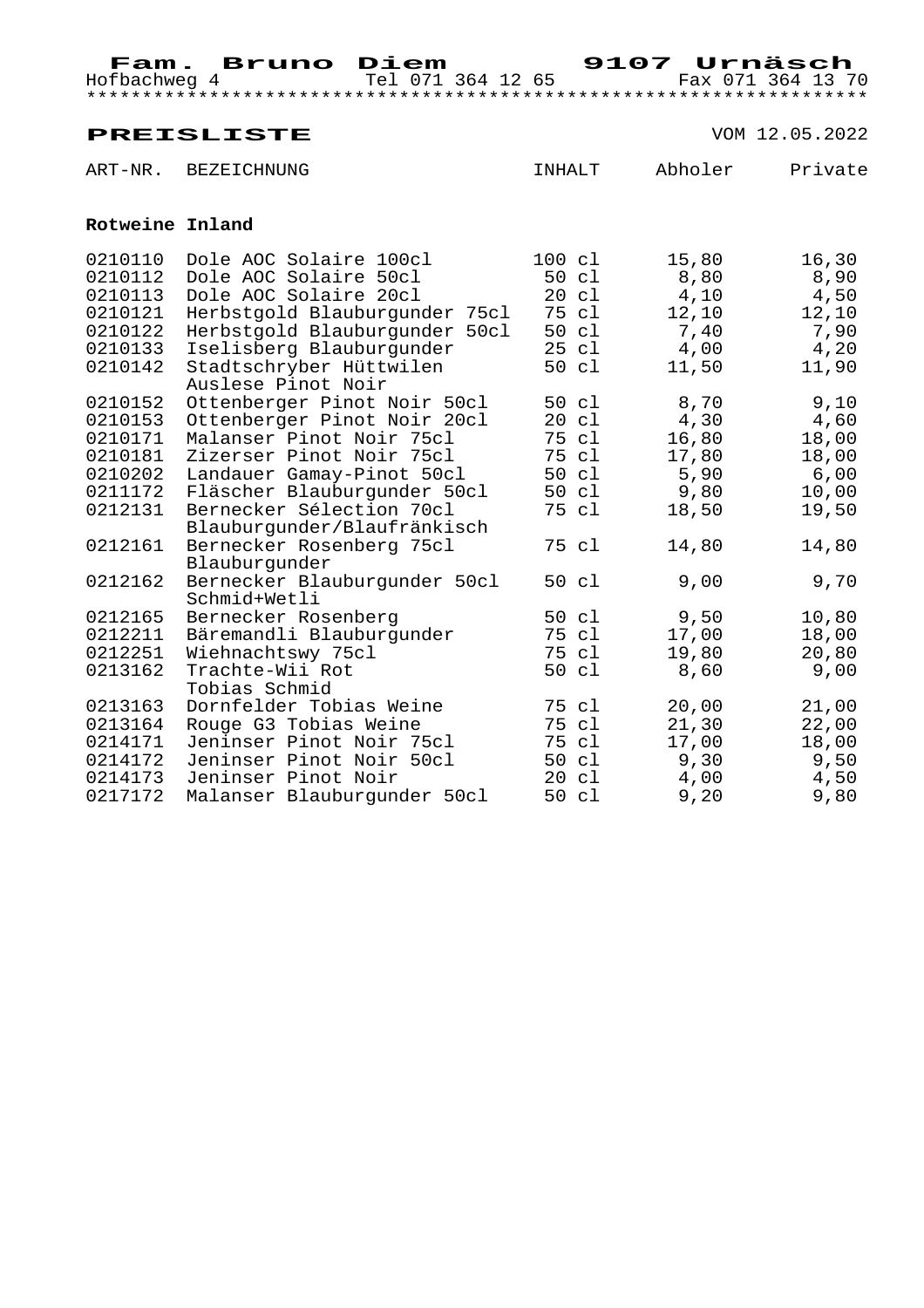|                    | <b>PREISLISTE</b>                                      |                  | VOM 12.05.2022 |                |  |
|--------------------|--------------------------------------------------------|------------------|----------------|----------------|--|
|                    | ART-NR. BEZEICHNUNG                                    | INHALT           | Abholer        | Private        |  |
|                    | Weine Ausland                                          |                  |                |                |  |
| 0411103            | Primitivo di Puglia 50cl                               | 50 cl            | 6,50           | 7,10           |  |
| 0411111            | Primitivo Puglia Parallelo                             | 75 cl            | 8,00           | 9,50           |  |
| 0411113            | Primitivo di Manduria                                  | 75 cl            | 12,70          | 13,70          |  |
| 0411121            | Summa Summarum                                         | 75 cl            | 11,20          | 12,20          |  |
|                    | Negroamaro Puglia 75cl                                 |                  |                |                |  |
| 0411122            | Pinot Grigio Venezie DOC                               | 75 cl            | 10,50          | 11,50          |  |
| 0411173            | Amarone Villa Molina 50cl                              | 50 cl            | 15,50          | 17,00          |  |
|                    | Deluxe                                                 |                  |                |                |  |
| 0411179            | Amarama Passione Sicilia DOC                           | 75 cl            | 17,00          | 18,00          |  |
| 0411181            | Amarama Primitivo Puglia IGT<br>Veltliner Triacca 50cl | 75 cl<br>50 cl   | 17,00          | 17,90          |  |
| 0411182<br>0411184 | Veltliner Triacca 20cl                                 | $20 \text{ cl}$  | 6,00           | 6,00           |  |
| 0411212            |                                                        | 50 cl            | 3,20<br>6,90   | 3,20<br>7,00   |  |
| 0412101            | Summa Summarum Negroamaro<br>Rioja Egomei DOCa         | 75 cl            | 26,00          | 27,00          |  |
| 0412161            | Rioja Vina Alcorta 75cl                                | 75 cl            | 14,50          | 15,50          |  |
|                    | Bodega Juan Alcorta                                    |                  |                |                |  |
| 0412213            | Rioja El Coto Crianza                                  | 50 cl            | 8,30           | 8,50           |  |
| 0414100            | Merlot del Piave 100cl                                 | $100 \text{ cl}$ | 7,30           | 7,50           |  |
| 0414102            | Merlot del Piave 50cl                                  | 50 cl            | 4,20           | 4,80           |  |
| 0414103            | Merlot Classico                                        | 75 cl            | 21,00          | 22,00          |  |
|                    | Theilervini Cademario                                  |                  |                |                |  |
| 0414105            | Montagner 10Lt                                         | 100 cl           | 3,70           | 3,90           |  |
|                    | Bag in Box                                             |                  |                |                |  |
| 0414107            | Montagner rot                                          | 100 cl           | 3,90           | 3,90           |  |
| 0414131            | Primitivo Senza Parole                                 | 75 cl            | 12,00          | 12,00          |  |
|                    | 75cl                                                   |                  |                |                |  |
| 0415100            | Kalterer 100cl Mw                                      | 100 cl           | 9,00           | 9,10           |  |
| 0415102            | Kalterer 50cl Mw                                       | 50 cl            | 5,40           | 5,60           |  |
| 0415104            | Kalterer 20cl Mw                                       | 20 cl            | 2,90           | 2,90           |  |
| 0416111            | Ripasso San Benedetto 75cl                             | 75 cl            | 14,70          | 15,70          |  |
| 0416112            | Valpolicella<br>Valpolicella Classico DOC              | 75 cl            |                |                |  |
| 0421110            | Dalis Vigneti delle Dolomiti                           | 75 cl            | 12,40<br>16,20 | 13,50<br>17,20 |  |
| 0421111            | Albarino Bernon                                        | 75 cl            | 12,00          | 13,00          |  |
|                    | Galizien Spanien                                       |                  |                |                |  |
| 0421131            | Senza Parole Bianco                                    | 75 cl            | 11,90          | 12,50          |  |
|                    | di Chieti IGT Amibile                                  |                  |                |                |  |
| 0422101            | Care Chardonnay Carinena DO                            | 75 cl            | 15,00          | 15,60          |  |
| 0423108            | La Crocetta 13%                                        | 75 cl            | 14,50          | 16,00          |  |
|                    | Bianco Veneto IGT                                      |                  |                |                |  |
| 0423109            | Sette Braccia IGP                                      | 150 cl           | 42,50          | 45,00          |  |
|                    | Negramaro Susumaniello                                 |                  |                |                |  |
|                    | 14.5% / in Geschenkkiste                               |                  |                |                |  |
| 0423110            | Sette Braccia IGP                                      | 75 cl            | 17,80          | 19,00          |  |
|                    | Negramaro Susumaniello                                 |                  |                |                |  |
|                    | 14.5%                                                  |                  |                |                |  |
| 0423111            | Passo dei Sani IGT                                     | 75 cl            | 14,00          | 15,00          |  |
|                    | Terre di chieti 14%                                    |                  |                |                |  |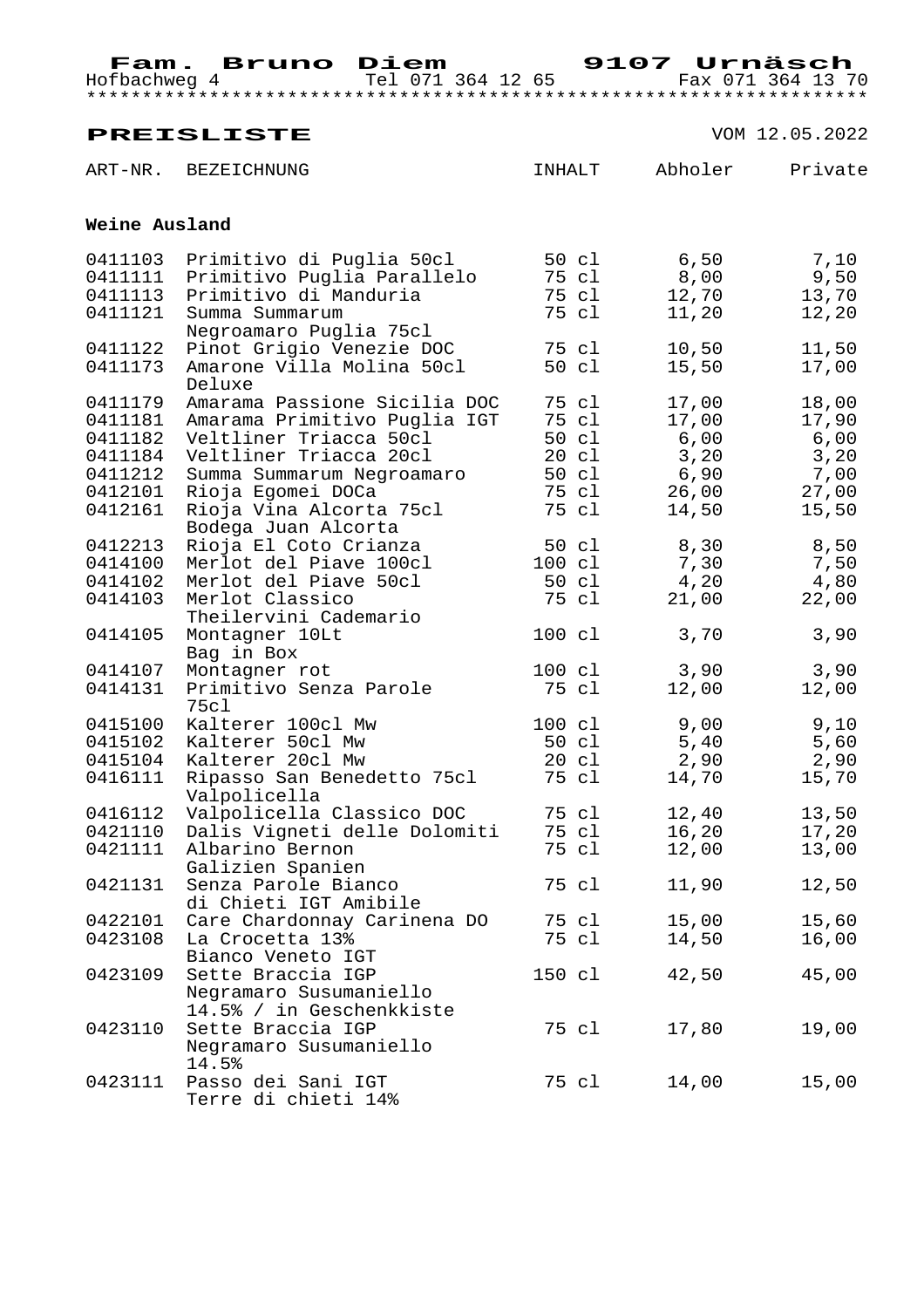|         | <b>PREISLISTE</b>                                   |              |         | VOM 12.05.2022 |
|---------|-----------------------------------------------------|--------------|---------|----------------|
| ART-NR. | <b>BEZEICHNUNG</b>                                  | INHALT       | Abholer | Private        |
| 0423112 | Grande Amore 75cl 14%<br>Negroamaro/Montepulciano   | 75 cl        | 8,60    | 8,90           |
| 0423113 | Rosière/ Syrahtraube<br>halbtrocken 12.5%           | 75 cl        | 5,80    | 6,90           |
| 0441101 | New Age Argentina 75cl<br>Torrontes/Sauvignon blanc | 75 cl        | 11,90   | 12,80          |
| 0442100 | Montager rot 100clMw<br>gemisch versch. Länder      | 100 cl       | 3,70    | 4,10           |
| 0442200 | Glühwein Hausmarke 100cl                            | 100<br>- c 1 | 6.00    | 7,00           |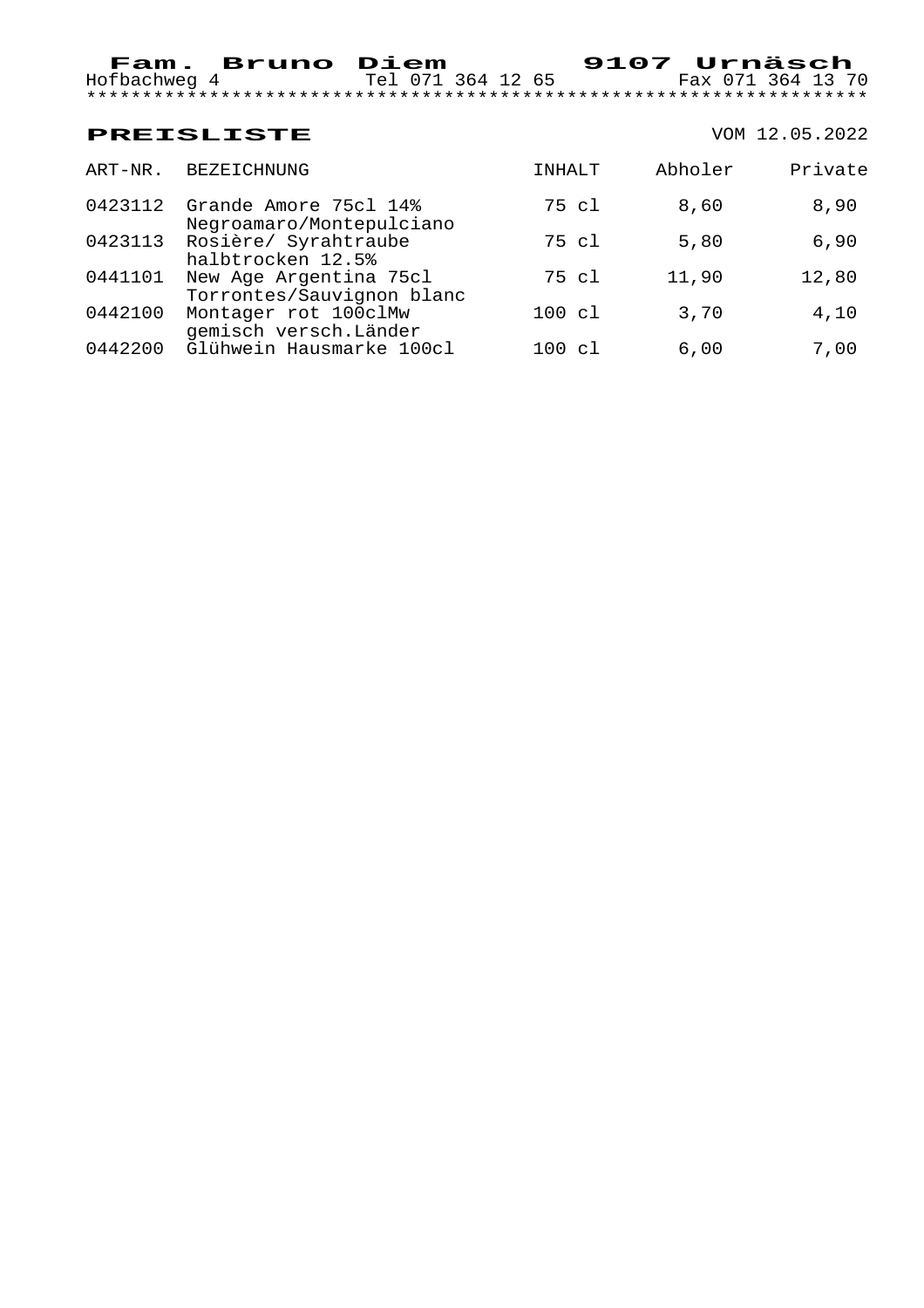|             | <b>PREISLISTE</b>                           |                  |         | VOM 12.05.2022 |
|-------------|---------------------------------------------|------------------|---------|----------------|
| ART-NR.     | <b>BEZEICHNUNG</b>                          | INHALT           | Abholer | Private        |
| Spirituosen |                                             |                  |         |                |
| 0510110     | Möhl Trester 40% 100cl                      | 100 cl           | 24,00   | 25,00          |
| 0510120     | Ebneter Trester<br>40%                      | $100 \text{ cl}$ | 25,00   | 26,00          |
| 0510121     | Ebneter Trester 45%                         | 100 cl           | 28,00   | 30,00          |
| 0510171     | Zgraggen alter Apfel 38%                    | 70 cl            | 37,00   | 38,00          |
| 0515110     | Möhl Chrüter 40% 100cl                      | 100 cl           | 25,00   | 27,00          |
| 0515120     | Ebneter Kräuter<br>aus Appenzell            | $100 \text{ cl}$ | 24,00   | 25,00          |
| 0515122     | Honig Kräuter 50cl                          | 50 cl            | 16,00   | 17,00          |
| 0515123     | Honig Williams 30er K                       | $2 \text{ cl}$   | 1,40    | 1,50           |
| 0520110     | Möhl Kirsch 40% 100cl                       | $100 \text{ cl}$ | 34,00   | 36,00          |
| 0520120     | Ebneter Kirsch 40% 100cl                    | $100 \text{ cl}$ | 34,00   | 35,00          |
| 0525110     | Möhl Zwetschge 40% 100cl                    | $100 \text{ cl}$ | 32,00   | 33,00          |
| 0525120     | Ebneter Zwetschge 40% 100cl                 | $100 \text{ cl}$ | 33,00   | 33,00          |
| 0525171     | Zgraggen alte Zwetschge 38%                 | 70 cl            | 37,00   | 38,00          |
| 0526120     | Ebneter Enzian 40% 50cl                     | 50 cl            | 36, 20  | 38,00          |
| 0527110     | Möhl Pflümli 40% 100cl                      | 100 cl           | 33,00   | 33,00          |
| 0527120     | Ebneter Pflümli<br>40%                      | 100 cl           | 34,00   | 35,00          |
| 0527151     | Ebneter altes Pfläumle 70cl                 | 70 cl            | 40,00   | 40,00          |
| 0528110     | Möhl Williams 40% 100cl                     | $100 \text{ cl}$ | 37,00   | 37,00          |
| 0528120     | Ebneter Williams 40%                        | 100 cl           | 39,00   | 39,00          |
| 0528121     | Williamine Morand 43%                       | 70 cl            | 44,00   | 45,00          |
| 0528122     | Honig Williams Ebneter<br>50cl Ew           | 50 cl            | 21,00   | 22,00          |
| 0528123     | Williams Honig 3er Set                      | $2 \text{ cl}$   | 5,50    | 6,00           |
| 0528124     | Honig Williams 30er K                       | 2 cl             | 1,40    | 1,50           |
| 0528171     | Zgraggen alte Birne 30%                     | 70 cl            | 37,00   | 38,00          |
| 0528812     | Grappa Aquavite 42%                         | 50 cl            | 37,00   | 39,00          |
|             | Eichenholzlag.Rovere                        |                  |         |                |
| 0529140     | Brandy Baronet 100cl                        | 100 cl           | 23,50   | 23,50          |
| 0529141     | Cognac Remy Martin 70cl                     | 70 cl            | 46,00   | 48,00          |
| 0529142     | Cognac Baron Otard 70cl                     | 70 cl            | 66,50   | 66,50          |
| 0529143     | Cognac La Fayette 40Vol%                    | 70 cl            | 30,00   | 32,00          |
| 0530121     | Whisky Clan Ben 40% 70cl                    | 70 cl            | 23,00   | 24,00          |
| 0530122     | Jameson Irish Whisky                        | 70 cl            | 25,50   | 26,50          |
| 0530141     | Jonny Walker red label 70cl                 | 70 cl            | 20,00   | 20,00          |
| 0530150     | Föhnsturm Single malt                       | 50 cl            | 48,00   | 55,00          |
| 0532141     | Whisky Ballantine 70cl                      | 70 cl            | 26,00   | 26,00          |
| 0533141     | Whisky J+B Rare 40% 70cl                    | 70 cl            | 27,75   | 27,75          |
| 0535112     | App Geschenkpackung<br>10cl rund+2 Shotglas | 10 c1            | 8,50    | 9,50           |
| 0535113     | App.Alpenbitter 10cl<br>Flachmann Glas      | 10 c1            | 5,60    | 6,50           |
| 0535114     | App.Alpenbitter 20cl<br>Flachmann Glas      | $20 \text{ cl}$  | 8,80    | 9,50           |
| 0535120     | Appenzeller Alpenbitter 100cl               | 100 cl           | 31,00   | 32,00          |
|             |                                             |                  |         |                |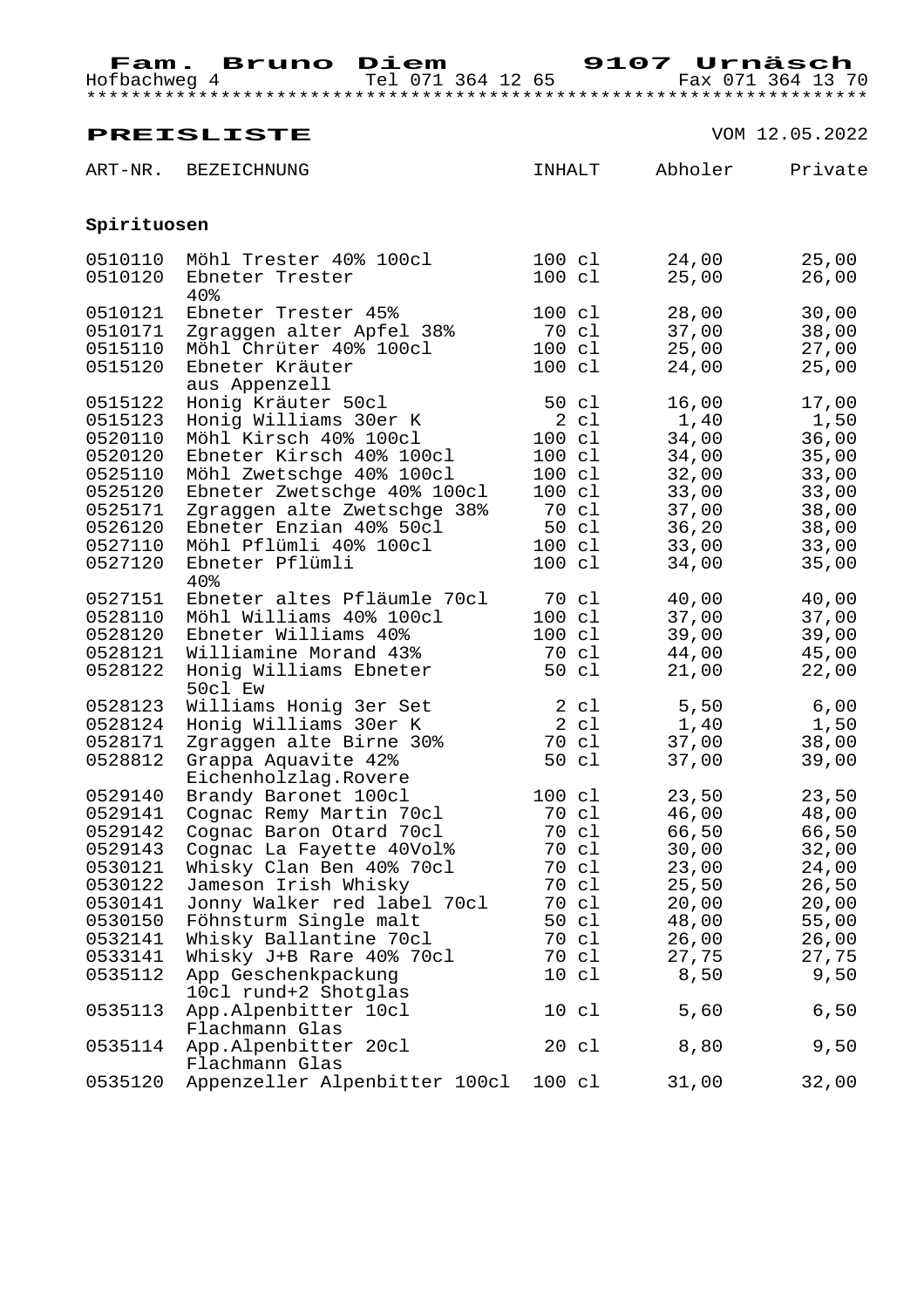Hofbachweg 4 Tel 071 364 12 65 Fax 071 364 13 70 \*\*\*\*\*\*\*\*\*\*\*\*\*\*\*\*\*\*\*\*\*\*\*\*\*\*\*\*\*\*\*\*\*\*\*\*\*\*\*\*\*\*\*\*\*\*\*\*\*\*\*\*\*\*\*\*\*\*\*\*\*\*\*\*\*\*\*\*\*\*

| ART-NR. | BEZEICHNUNG                                    | INHALT          | Abholer | Private |
|---------|------------------------------------------------|-----------------|---------|---------|
| 0535121 | Appenzeller Alpenbitter                        | 70 cl           | 24,80   | 25,80   |
| 0535122 | Appenzeller Alpenbitter 50cl                   | 50 cl           | 19,80   | 20,80   |
| 0535123 | App.Alpenbitter 10cl rund                      | $10 \text{ cl}$ | 4,50    | 5,00    |
| 0535124 | Appenzeller Alpenbitter<br>Stengeli 125g/13Stk | 125 g           | 14,50   | 15,50   |
| 0535125 | Appenzeller Alpenbitter 2cl<br>30er Schachtel  | 2 c1            | 1,50    | 1,60    |
| 0535127 | Appenzeller Alpenbitter 41t                    | 400 cl          | 135,00  | 0,00    |
| 0535128 | Appenzeller Alpenbitter<br>Trio 3à2cl          | 2 c1            | 5,50    | 6,00    |
| 0535129 | Appenzeller Truffes<br>150g/12Stk              | 150g            | 17,50   | 18,50   |
| 0535194 | App.Alpenbitter 2cl<br>9er Box                 | 2 c1            | 1,70    | 1,80    |
| 0536130 | Goba Alpsteinbitter 100cl                      | 100 cl          | 36,00   | 36,00   |
| 0536132 | Goba Alpsteinbitter 50cl                       | 50 cl           | 30,00   | 36,00   |
| 0536133 | Goba Alpsteinbitter 2cl<br>20er Dispenser      | 2 c1            | 2,00    | 2,00    |
| 0536136 | Goba Alpsteinbitter<br>28% 101t Bidon          | 100 cl          | 32,40   | 35,00   |
| 0536230 | Apéro Bitter-süss<br>Inqwerbasis alkoholfrei   | 50 cl           | 25,00   | 25,00   |
| 0536231 | Sanbitter alkoholfrei                          | $10 \text{ cl}$ | 1,333   | 1,35    |
| 0537115 | Bündner Haselnuss 70cl<br>Röteli und Cream     | 70 cl           | 24,00   | 24,00   |
| 0537116 | Baileys Irish Cream 70cl                       | 70 cl           | 25,00   | 25,00   |
| 0537117 | Ebneter Rahmlikör 9050                         | 70 cl           | 18,50   | 20,00   |
| 0537118 | Appenzeller Rahmlikör                          | 70 cl           | 24,00   | 25,00   |
| 0537119 | Dolce Vita Hazelnut 17%                        | 70 cl           | 18,50   | 20,50   |
| 0537120 | Ebneter Dolce Vita 70cl<br>Rahmlikör 17%       | 70 cl           | 18,50   | 20,50   |
| 0537121 | Muh Muh Toffee&Vodkalikör                      | 2 cl            | 1,50    | 1,80    |
| 0537122 | Quicky Shot Pet 20%                            | 3 c1            | 1,50    | 1,80    |
| 0537123 | App Rahmlikör 30à2cl                           | 2 c1            | 1,50    | 1,80    |
| 0537125 | Goooal 20%<br>2cl/25 Stück                     | 2 c1            | 1,40    | 1,60    |
| 0537126 | Männergrippe Shot 2cl                          | 2 c1            | 1,50    | 1,50    |
| 0537127 | Feenstaub Shot 2cl                             | 2 cl            | 1,50    | 1,50    |
| 0537128 | Appenzeller Shot Pet 3cl                       | 3 cl            | 1,90    | 2,00    |
| 0537129 | Pink Apple Shot 2cl                            | 2 c1            | 1,20    | 1,30    |
| 0537141 | Baileys Irish Cream 70cl                       | 70 cl           | 25,00   | 25,00   |
| 0537150 | Apricot Säntis Malt Likör                      | 50 cl           | 38,00   | 39,00   |
| 0537151 | Säntis Cream 70cl<br>Marwees                   | 70 cl           | 36,00   | 36,00   |
| 0537152 | Säntis Cream 50cl<br>Marwees                   | 50 cl           | 26,00   | 26,00   |
| 0537153 | Säntis Cream 20cl<br>Marwees                   | $20 \text{ cl}$ | 15,00   | 15,00   |
| 0537154 | Säntis Cream Disp 4cl<br>K/ à 15 Fl<br>Marwees | 4 cl            | 4,30    | 4,30    |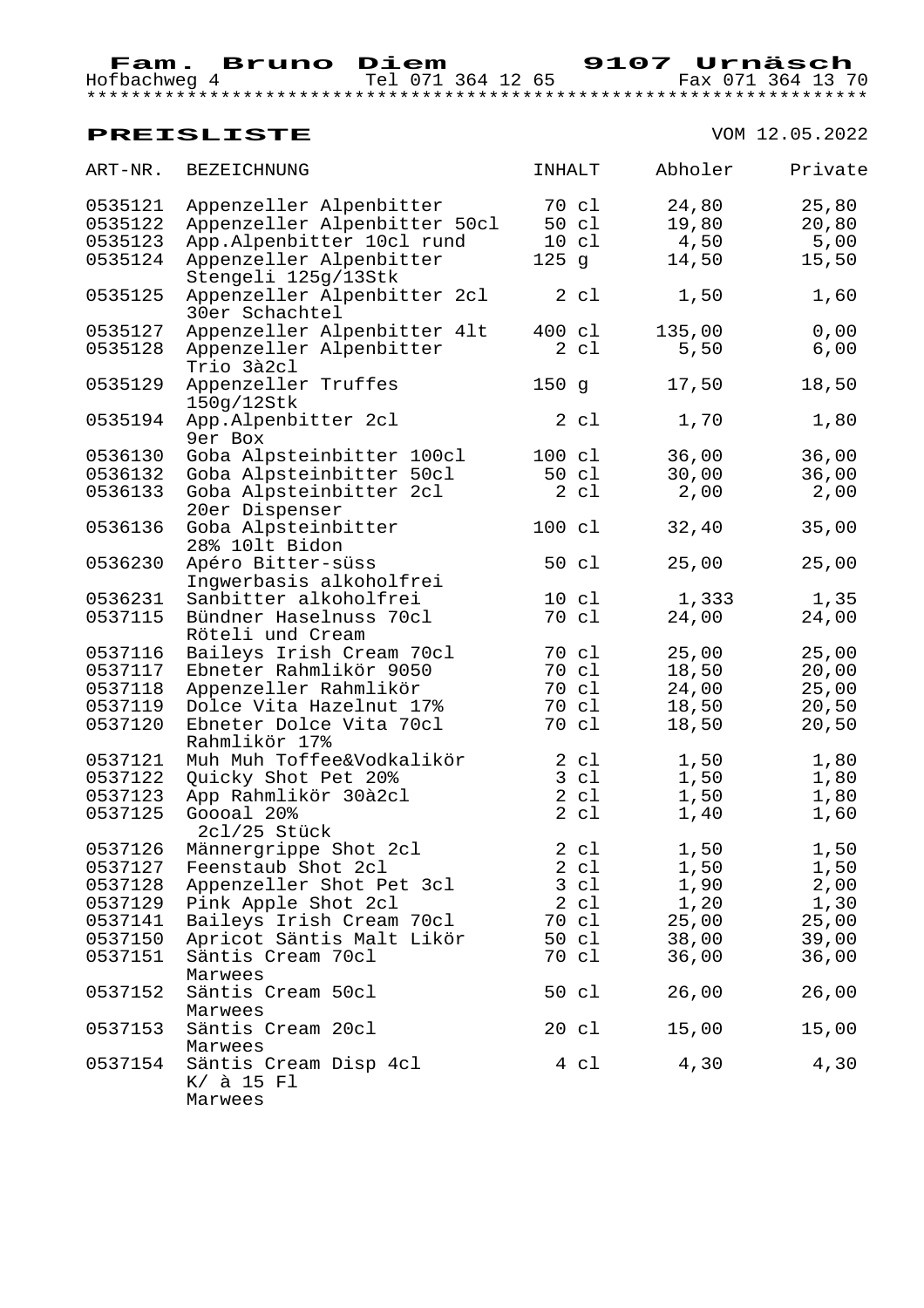Hofbachweg 4 Tel 071 364 12 65 Fax 071 364 13 70 \*\*\*\*\*\*\*\*\*\*\*\*\*\*\*\*\*\*\*\*\*\*\*\*\*\*\*\*\*\*\*\*\*\*\*\*\*\*\*\*\*\*\*\*\*\*\*\*\*\*\*\*\*\*\*\*\*\*\*\*\*\*\*\*\*\*\*\*\*\*

| ART-NR. | BEZEICHNUNG                                                         | INHALT          | Abholer | Private |
|---------|---------------------------------------------------------------------|-----------------|---------|---------|
| 0538121 | App.Alpenbitter 20cl<br>Flachmann Glas                              | $20 \text{ cl}$ | 8,80    | 9,50    |
| 0538123 | App.Alpenbitter 10cl<br>Flachmann Glas                              | $10 \text{ cl}$ | 5,60    | $6,50$  |
| 0539123 | App Geschenkpackung<br>10cl rund+2 Shotglas                         | $10 \text{ cl}$ | 8,50    | 9,50    |
| 0540151 | Säntis Malt rot 70cl<br>Himmelberg                                  | 70 cl           | 59,00   | 63,00   |
| 0540152 | Säntis Malt rot 50cl<br>Himmelberg                                  | 50 cl           | 45,00   | 48,00   |
| 0540153 | Säntis Malt rot 20cl<br>Himmelberg                                  | 20 cl           | 23,00   | 24,00   |
| 0540154 | Säntis Malt Disp 4cl<br>Himmelberg K à 15                           | 4 c1            | 5,00    | $6,00$  |
| 0541151 | Säntis Malt grün 70cl<br>Sigel                                      | 70 cl           | 58,00   | 59,00   |
| 0541152 | Säntis Malt grün 50cl<br>Sigel                                      | 50 cl           | 48,00   | 52,00   |
| 0541153 | Säntis Malt grün 20cl                                               | 20 cl           | 25,00   | 25,00   |
| 0541154 | Säntis Malt grün 4cl<br>Röhre                                       | 4 cl            | 5,00    | 5,00    |
| 0541155 | Säntis Malt grün<br>Disp-K à15/4cl                                  | 4 c1            | 6,50    | 6,55    |
| 0541156 | Säntis Malt Snow White                                              | 50 cl           | 79,00   | 79,00   |
| 0542151 | Säntis Malt schwarz 70cl<br>Dreifaltigkeit                          | 70 cl           | 75,00   | 79,00   |
| 0542152 | Säntis Malt schwarz 50cl<br>Dreifaltigkeit                          | 50 cl           | 58,00   | 61,00   |
| 0542153 | Säntis Malt schwarz 20cl<br>Dreifaltigkeit                          | 20 cl           | 28,00   | 29,00   |
| 0542154 | Säntis Malt schwarz 4cl<br>Röhre                                    | 4 cl            | 6,00    | 6,00    |
| 0542155 | Säntis Malt schwarz<br>Disp-K à 15/4cl                              | 4 cl            | 7,00    | 8,00    |
| 0544131 | Goba Flauder Gold 50cl                                              | 50 cl           | 27,00   | 29,00   |
| 0544132 | Goba Holunderlikör 50cl                                             | 50 cl           | 27,00   | 29,00   |
| 0544133 | Flauder Gold 5cl                                                    | 5 cl            | 0,00    | $5,50$  |
| 0545132 | Goba Eiercognac 50cl                                                | 50 cl           | 28,00   | 30,00   |
| 0545133 | Goba Eiercognac 25cl                                                | 25 cl           | 18,50   | 19,50   |
| 0546132 | Goba Moccalikör 50cl                                                | 50 cl           | 28,00   | 29,00   |
| 0546133 | Goba Moccalikör 25cl                                                | 25 cl           | 18,50   | 19,00   |
| 0546134 | Goba Löckler Likör<br>geschmack von weisser<br>Schoko und Haselnuss | 50 cl           | 30,00   | 32,00   |
| 0546135 | Goba Löckler 5cl                                                    | 5 cl            | 6,50    | 6,50    |
| 0547131 | Nocciola Haselnusslikör<br>Psenner 28%                              | 70 cl           | 25,50   | 26,50   |
| 0547132 | Goba Haselnuss Likör 50cl                                           | 50 cl           | 26,00   | 27,00   |
| 0547133 | Frümsner Baumnuss Likör                                             | 50 cl           | 33,00   | 34,00   |
| 0548132 | Goba Crème Kirsch 50cl                                              | 50 cl           | 26,00   | 27,00   |
|         |                                                                     |                 |         |         |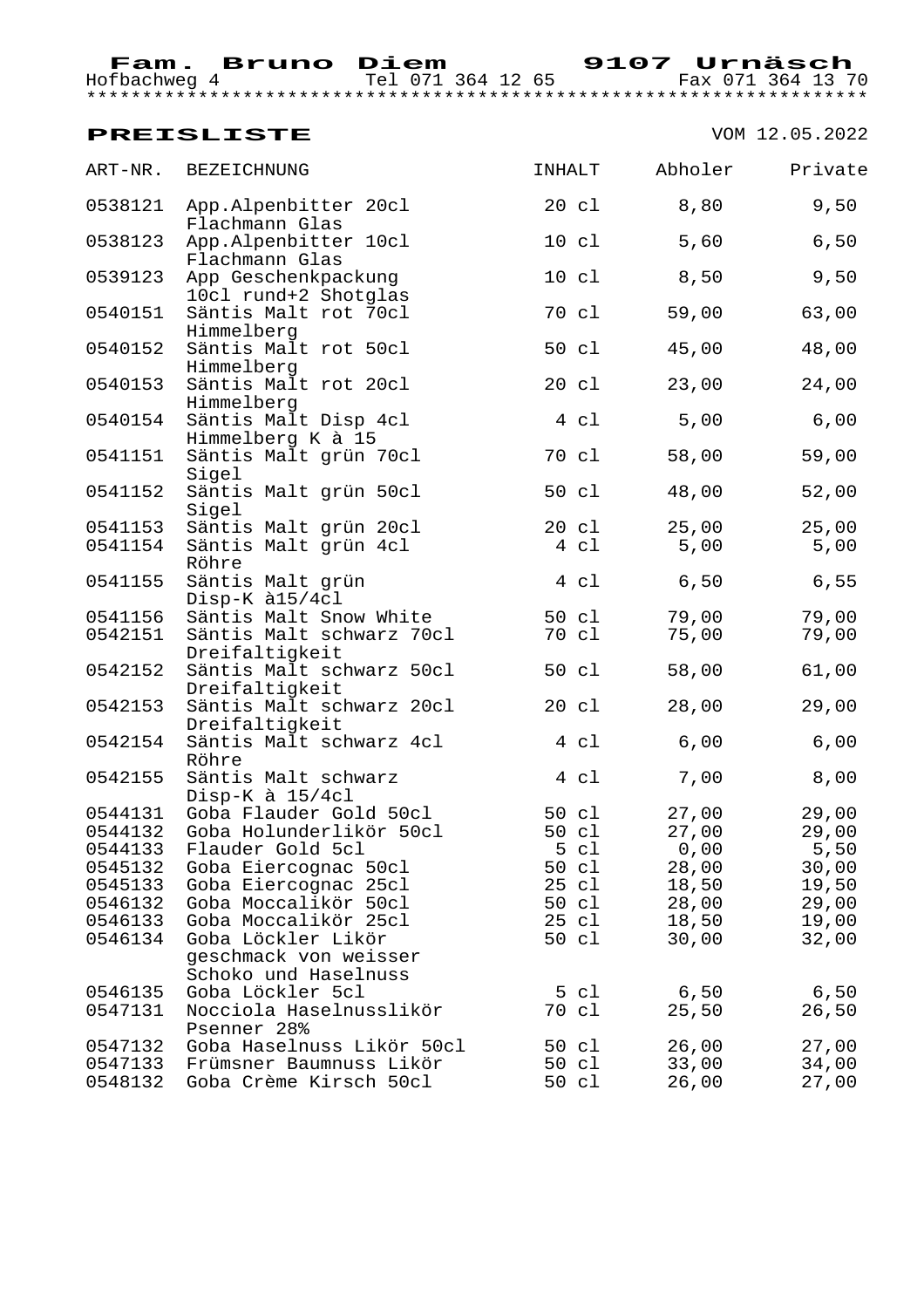Hofbachweg 4 Tel 071 364 12 65 Fax 071 364 13 70 \*\*\*\*\*\*\*\*\*\*\*\*\*\*\*\*\*\*\*\*\*\*\*\*\*\*\*\*\*\*\*\*\*\*\*\*\*\*\*\*\*\*\*\*\*\*\*\*\*\*\*\*\*\*\*\*\*\*\*\*\*\*\*\*\*\*\*\*\*\*

| <b>BEZEICHNUNG</b>                               | <b>INHALT</b>                                                                                                                                                        | Abholer        | Private                                                     |
|--------------------------------------------------|----------------------------------------------------------------------------------------------------------------------------------------------------------------------|----------------|-------------------------------------------------------------|
| Goba Crème Kirsch 25cl                           | 25 cl                                                                                                                                                                | 16,50          | 19,00                                                       |
| Goba Williams Likör<br>No 14 50cl                | 50 cl                                                                                                                                                                | 26,00          | 28,00                                                       |
| Goba Goldwasser Likör 50cl                       | 50 cl                                                                                                                                                                | 28,00          | 30,00                                                       |
| Goba Goldwasser Likör 25cl                       | 25 cl                                                                                                                                                                | 18,50          | 19,00                                                       |
| Captain Morgan<br>Spiced Gold                    | 70 cl                                                                                                                                                                | 20,80          | 21,90                                                       |
| Goba Göttertrank 50cl                            | 50 cl                                                                                                                                                                | 28,00          | 29,00                                                       |
| Goba Huskafi 42% 50cl                            |                                                                                                                                                                      | 27,00          | 28,00                                                       |
| Ebneter Hausmischung Nr.1<br>1Lt Flasche         | $100 \text{ cl}$                                                                                                                                                     | 30,00          | 32,00                                                       |
| Fragola Spezieria 70cl<br>Erdbeerlikör 24% Vol   | 70 cl                                                                                                                                                                | 30,50          | 32,00                                                       |
| Tequila Rose Ebneter<br>Erdbeerlikör             | 70 cl                                                                                                                                                                | 24,00          | 25,00                                                       |
| Goba Erdbeer Likör 50cl                          | 50 cl                                                                                                                                                                | 26,00          | 27,00                                                       |
| Goba Glücks Pfefferpunsch                        | 50 cl                                                                                                                                                                | 22,50          | 22,50                                                       |
| Martini Rosato 15% 100cl                         | 100 cl                                                                                                                                                               | 13,90          | 14,90                                                       |
|                                                  | 3 cl                                                                                                                                                                 | 1,90           | 2,00                                                        |
| Goba Cherrylikör 50cl                            | 50 cl                                                                                                                                                                | 27,00          | 29,00                                                       |
| Bündner Röteli 100cl                             | $100 \text{ cl}$                                                                                                                                                     | 27,00          | 28,00                                                       |
|                                                  | 70 cl                                                                                                                                                                |                | 45,00                                                       |
|                                                  | 50 cl                                                                                                                                                                |                | 29,00                                                       |
|                                                  | 25 cl                                                                                                                                                                |                | 18,50                                                       |
| Goba Pfirsichlikör 50cl                          | 50 cl                                                                                                                                                                |                | 27,00                                                       |
|                                                  | 50 cl                                                                                                                                                                | 26,00          | 27,00                                                       |
| Goba Kiwilikör 50cl                              | 50 cl                                                                                                                                                                | 27,00          | 29,00                                                       |
| Pink Apple Shot 2cl                              | 2 cl                                                                                                                                                                 | 1,20           | 1,30                                                        |
| Goba Apfellikör 50cl<br>NO 10                    | 50 cl                                                                                                                                                                | 27,00          | 29,00                                                       |
| Apfelkorn Berentzen 70cl                         | 70 cl                                                                                                                                                                | 17,50          | 18,50                                                       |
| Zekilla 20% 70cl<br>Tequila-Zimt Likör mit Chili |                                                                                                                                                                      | 25,00          | 27,00                                                       |
| Grand Marnier 70cl                               | 70 cl                                                                                                                                                                | 39,00          | 39,00                                                       |
| Grand Napoleon<br>Orangenlikör                   | 100 cl                                                                                                                                                               | 27,00          | 28,00                                                       |
| SpritzOne 100cl                                  | 100 cl                                                                                                                                                               | 15,00          | 15,00                                                       |
| Lillet blanc&rosé 17%                            | 75 cl                                                                                                                                                                |                | 22,00                                                       |
|                                                  | 70 cl                                                                                                                                                                | 16,00          | 17,00                                                       |
| Martini weiss 100cl                              | 100 cl                                                                                                                                                               | 13,90          | 14,90                                                       |
| Aperol 100cl                                     | 100 cl                                                                                                                                                               |                | 22,00                                                       |
| Fernet Branca 39%                                | 70 cl                                                                                                                                                                |                | 27,90                                                       |
| Martini Rosato 15% 100cl                         | 100 cl                                                                                                                                                               | 13,90          | 14,90                                                       |
| Ebneter Ana's Aperitivo                          | 70 cl                                                                                                                                                                | 16,80          | 18,80                                                       |
| Abbacella Orange 11%                             | 70 cl                                                                                                                                                                | 15,50          | 15,50                                                       |
| Abbacella Menthe 11%                             | 70 cl                                                                                                                                                                | 15,50          | 15,50                                                       |
| Abbacella Ananas 11%                             | 70 cl                                                                                                                                                                | 15,50          | 15,50                                                       |
| Altmaabitter 100cl                               | $100 \text{ cl}$                                                                                                                                                     | 31,00          | 32,00                                                       |
|                                                  | 8.5%<br>Appenzeller Shot Pet 3cl<br>Abricotine Morand 43%<br>Goba Aprikosenlikör 50cl<br>Goba Aprikosenlikör 25cl<br>Goba Bitterorange Likör<br>Apero<br>Aperol 70cl | 50 cl<br>70 cl | 44,00<br>27,00<br>17,00<br>27,00<br>20,90<br>21,00<br>27,90 |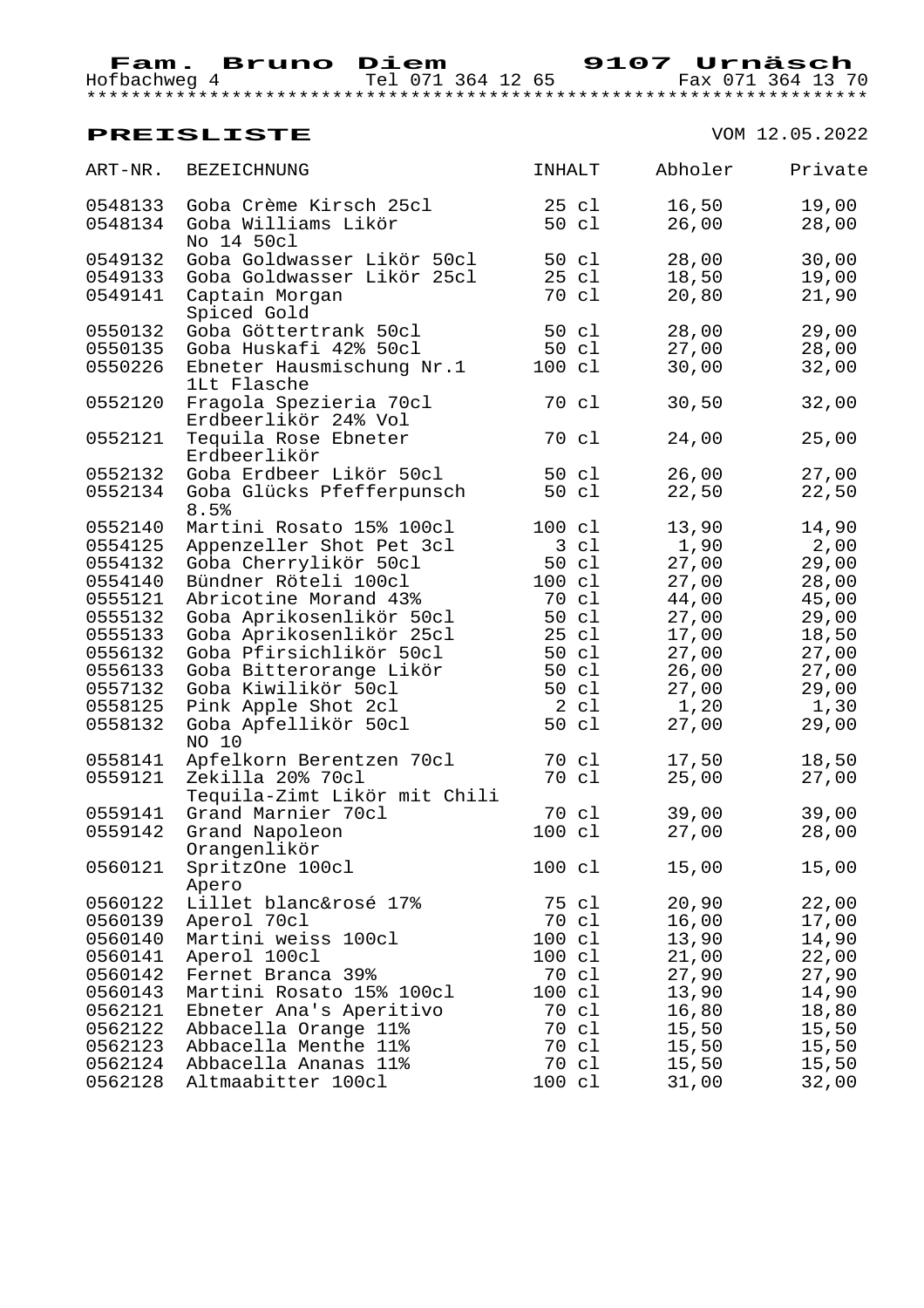Hofbachweg 4 Tel 071 364 12 65 Fax 071 364 13 70 \*\*\*\*\*\*\*\*\*\*\*\*\*\*\*\*\*\*\*\*\*\*\*\*\*\*\*\*\*\*\*\*\*\*\*\*\*\*\*\*\*\*\*\*\*\*\*\*\*\*\*\*\*\*\*\*\*\*\*\*\*\*\*\*\*\*\*\*\*\*

| ART-NR. | <b>BEZEICHNUNG</b>                  | INHALT           |                | Abholer | Private |
|---------|-------------------------------------|------------------|----------------|---------|---------|
| 0562129 | Weisflog Magenbitter 100cl          | 100 cl           |                | 27,00   | 27,00   |
| 0562130 | Sennar Alpenbitter 18%100cl         | $100 \text{ cl}$ |                | 32,00   | 34,00   |
| 0562131 | Sennar Alpenbitter 50cl             |                  | 50 cl          | 32,00   | 36,00   |
|         | Eichenfasslagerung                  |                  |                |         |         |
| 0562135 | Sennar Alpenbitter 2cl              |                  | 2 c1           | 2,00    | 2,00    |
|         | Dispenser à 20                      |                  |                |         |         |
| 0562140 | Campari 100cl                       | 100 cl           |                | 25,90   | 25,90   |
| 0563121 | Spice Chilli 20%                    |                  | 75 cl          | 22,50   | 24,50   |
|         | Strawberry, Mango                   |                  |                |         |         |
| 0563140 | Cynar 100cl                         | $100 \text{ cl}$ |                | 21,00   | 22,00   |
| 0564121 | Nocciola Haselnusslikör             |                  | 70 cl          | 25,50   | 26,50   |
|         | Psenner 28%                         |                  |                |         |         |
| 0564139 | Jägertee Punsch 50cl                |                  | 50 cl          | 19,00   | 20,00   |
| 0564140 | Jägertee Punsch 100cl               | 100 cl           |                | 36,00   | 36,00   |
| 0564141 | Jägermeister 35% 70cl               |                  | 70 cl          | 27,00   | 28,00   |
| 0564145 | Jägermeister Disp.2cl<br>60Stk      |                  | $2 \text{ cl}$ | 1,70    | 1,80    |
| 0565140 | Malaga 100cl                        | 100 cl           |                | 13,70   | 14,70   |
| 0566121 | Amaretto Casoni 28% 70cl            | 70 cl            |                | 23,00   | 24,00   |
| 0566141 | Amaretto di Saronno 70cl            | 70 cl            |                | 28,00   | 28,00   |
| 0567121 | Grappa Most Amarone 40% 70cl        | 70 cl            |                | 50,00   | 52,00   |
| 0567141 | Tequila Sierra Silver 70cl          |                  | 70 cl          | 26,40   | 26,40   |
| 0568120 | Appenzeller Gin 27                  |                  | 70 cl          | 36,00   | 38,00   |
| 0568121 | Broker's Gin 40% 70cl               |                  | 70 cl          | 26,00   | 27,00   |
| 0568122 | Gin Hendricks 41.4%                 |                  | 70 cl          | 39,00   | 44,00   |
| 0568123 | Broker's Gin 40Vol%                 |                  | 70 cl          | 26,00   | 27,00   |
| 0568141 | Gordons Dry Gin 70cl                |                  | 70 cl          | 21,00   | 22,00   |
| 0568142 | Urnäscher Gin                       |                  | 50 cl          | 55,00   | 55,00   |
|         | Edelbrand versch. Chläus            |                  |                |         |         |
| 0568143 | Bschötti Zitrus-Chili-likör         |                  | 70 cl          | 35,00   | 35,00   |
| 0568144 | Bschötti Zitrus-Chili-likör         |                  | 5 cl           | 8,90    | 8,90    |
| 0568220 | Appenzeller Gin 4cl                 |                  | 4 c1           | 4,10    | 4,50    |
| 0568221 | Appenzeller Gin27-Stengeli          | 96 g             |                | 0,00    | 9,50    |
|         | 10er Dose                           |                  |                |         |         |
| 0569141 | Batida de Coco 70cl                 | 70 cl            |                | 18,50   | 18,50   |
| 0570141 | Passoa 70cl                         |                  | 70 cl          | 21,00   | 21,50   |
| 0571141 | Saurer Apfel 70cl                   | 70 cl            |                | 18,00   | 18,00   |
| 0572121 | Ebneter Trotzki weiss               | 70 cl            |                | 20,00   | 20,00   |
| 0572141 | Trojka Vodka weiss 70cl             | 70 cl            |                | 20,00   | 20,00   |
| 0573121 | Ebneter Trotzki grün 70cl           | 70 cl            |                | 17,00   | 17,00   |
| 0573141 | Trojka Vodka grün 70cl              | 70 cl            |                | 18,00   | 18,00   |
| 0574121 | Ebneter Trotzki schwarz 70cl        |                  | 70 cl          | 17,00   | 17,00   |
| 0574141 | Vodka Trojka schwarz 70cl           |                  | 70 cl          | 18,00   | 18,00   |
| 0575125 | Trotzki Caramel Mini                |                  | 3 c1           | 1,25    | 1,30    |
| 0575141 | 25er/K<br>Trojka Vodka Caramel 70cl | 70 cl            |                | 18,00   | 20,00   |
| 0576121 | Ebneter Trotzki Caramel 70cl        |                  | 70 cl          | 17,00   | 17,00   |
| 0576141 | Trojka Vodka Orange 70cl            |                  | 70 cl          | 18,00   | 18,00   |
| 0577141 | Trojka Vodka blau 70cl              |                  | 70 cl          | 18,00   | 18,00   |
| 0577142 | Vodka Grey Goose 40%                | 100 cl           |                | 70,00   | 72,00   |
|         |                                     |                  |                |         |         |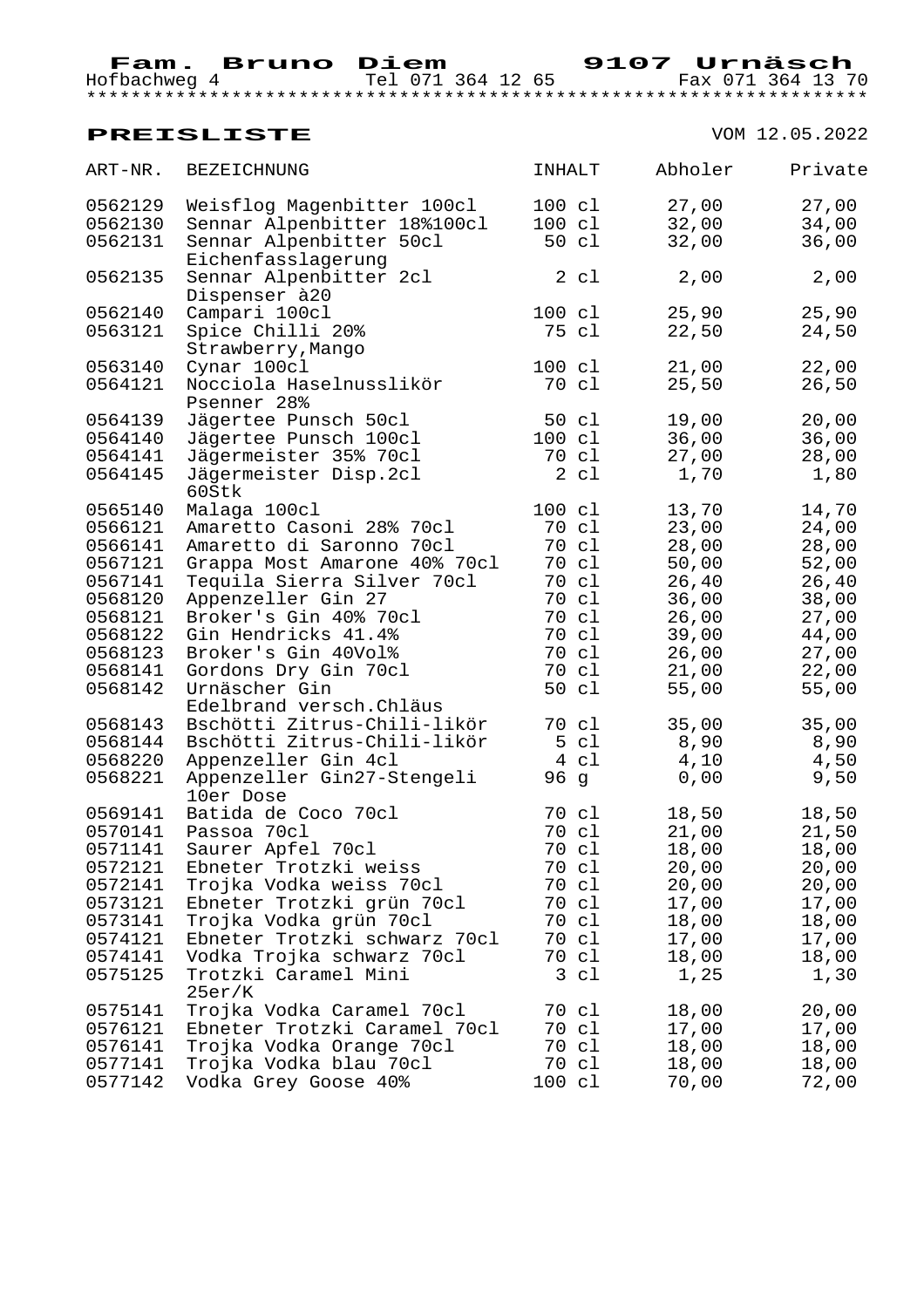Hofbachweg 4 Tel 071 364 12 65 Fax 071 364 13 70 \*\*\*\*\*\*\*\*\*\*\*\*\*\*\*\*\*\*\*\*\*\*\*\*\*\*\*\*\*\*\*\*\*\*\*\*\*\*\*\*\*\*\*\*\*\*\*\*\*\*\*\*\*\*\*\*\*\*\*\*\*\*\*\*\*\*\*\*\*\*

| ART-NR. | <b>BEZEICHNUNG</b>                       | INHALT |                 | Abholer | Private |
|---------|------------------------------------------|--------|-----------------|---------|---------|
| 0578121 | Ebneter Trotzki rot 70cl                 |        | 70 cl           | 17,00   | 17,00   |
| 0578141 | Trojka Vodka rot 70cl                    |        | 70 cl           | 18,00   | 18,00   |
| 0579121 | Ebneter vieille Prune 41%70cl            |        | 70 cl           | 38,00   | 38,00   |
| 0579151 | Locher vieille Prune doux                |        | 70 cl           | 44,00   | 44,00   |
| 0579152 | Locher vieille Prune                     |        | 70 cl           | 44,00   | 44,00   |
|         | demi-sec                                 |        |                 |         |         |
| 0580141 | Fassbind vieille Prune 70cl              |        | 70 cl           | 45,00   | 47,00   |
| 0580151 | Locher vieille Poire<br>doux             |        | 70 cl           | 44,00   | 44,00   |
| 0580152 | Vieille Poire                            |        | $20 \text{ cl}$ | 0,00    | 22,00   |
| 0580153 | Urnäscher Hundegg Birne                  |        | 50 cl           | 30,00   | 32,00   |
|         | alte Birne 40% 50cl                      |        |                 |         |         |
| 0580154 | Urnäscher Hundegg Birne                  |        | 35 cl           | 25,00   | 26,00   |
|         | alte Birne 40% 35cl                      |        |                 |         |         |
| 0580155 | Urnäscher alte Zwetschge                 |        | 35 cl           | 32,00   | 33,00   |
|         | Hofbach                                  |        |                 |         |         |
| 0581118 | Captain Morgan<br>Spiced Gold            |        | 70 cl           | 20,80   | 21,90   |
| 0581119 | Grappa Aquavite 42%                      |        | 50 cl           | 37,00   | 39,00   |
|         | Eichenholzlag.Rovere                     |        |                 |         |         |
| 0581120 | Grappa Most Amarone 40% 70cl             |        | 70 cl           | 50,00   | 52,00   |
| 0581121 | Grappa Camel 40%                         |        | 70 cl           | 33,00   | 35,00   |
|         | Vite d'Oro Barrique 70cl                 |        |                 |         |         |
| 0581122 | Grappa Chardonnay 40%                    |        | 50 cl           | 27,00   | 28,00   |
|         | Bepi Tosolini                            |        |                 |         |         |
| 0583141 | Rum Havana Club                          |        | 7 dl            | 29,00   | 30,80   |
|         | Anejo Reserva                            |        |                 |         |         |
| 0585122 | Grappa Merlot                            |        | 50 cl           | 26,00   | 28,00   |
|         | Bepi Tosolini                            |        |                 |         |         |
| 0585141 | Baccardi Rum                             |        | 75 cl           | 24,60   | 25,00   |
|         | Carta Blanca 37.5%                       |        |                 |         |         |
| 0586121 | Douce de Williamine                      |        | 50 cl           | 33,00   | 33,00   |
|         | Morand 30%                               |        |                 |         |         |
| 0587122 | Grappa Moscato                           |        | 50 cl           | 26,00   | 27,00   |
|         | Bepi Tosolini                            |        |                 |         |         |
| 0587123 | Rum Anejo 8 anos 38%<br>Santiago de Cuba |        | 70 cl           | 30,00   | 32,00   |
| 0587124 | Pomino Apple sour 16%                    |        | 70 cl           | 15,00   | 16,00   |
| 0587132 | Amicero Ingwer Apéro                     |        | 70 cl           | 27,00   | 28,00   |
| 0587133 | Aperitif Manzini 14%                     |        | 70 cl           | 28,00   | 32,00   |
|         | Johannisbeer                             |        |                 |         |         |
| 0587134 | Aperitif Manzoni 70cl                    |        | 70 cl           | 25,00   | 28,00   |
|         | Johannisbeer                             |        |                 |         |         |
| 0588132 | Goba Pfefferminzlikör                    |        | 50 cl           | 24,00   | 25,00   |
| 0589121 | Grappa Ramandolo                         |        | 70 cl           | 80,60   | 80,60   |
|         | Decanter Geschenkpackung                 |        |                 |         |         |
| 0589132 | Goba Amorebitter                         |        | 50 cl           | 24,00   | 25,00   |
| 0590120 | Ebneter Glühwein                         | 100 cl |                 | 4,70    | 5,20    |
|         | rot/weiss 100cl                          |        |                 |         |         |
| 0590121 | Glühwein Punsch Diwisa                   | 100 cl |                 | 28,00   | 29,00   |
|         |                                          |        |                 |         |         |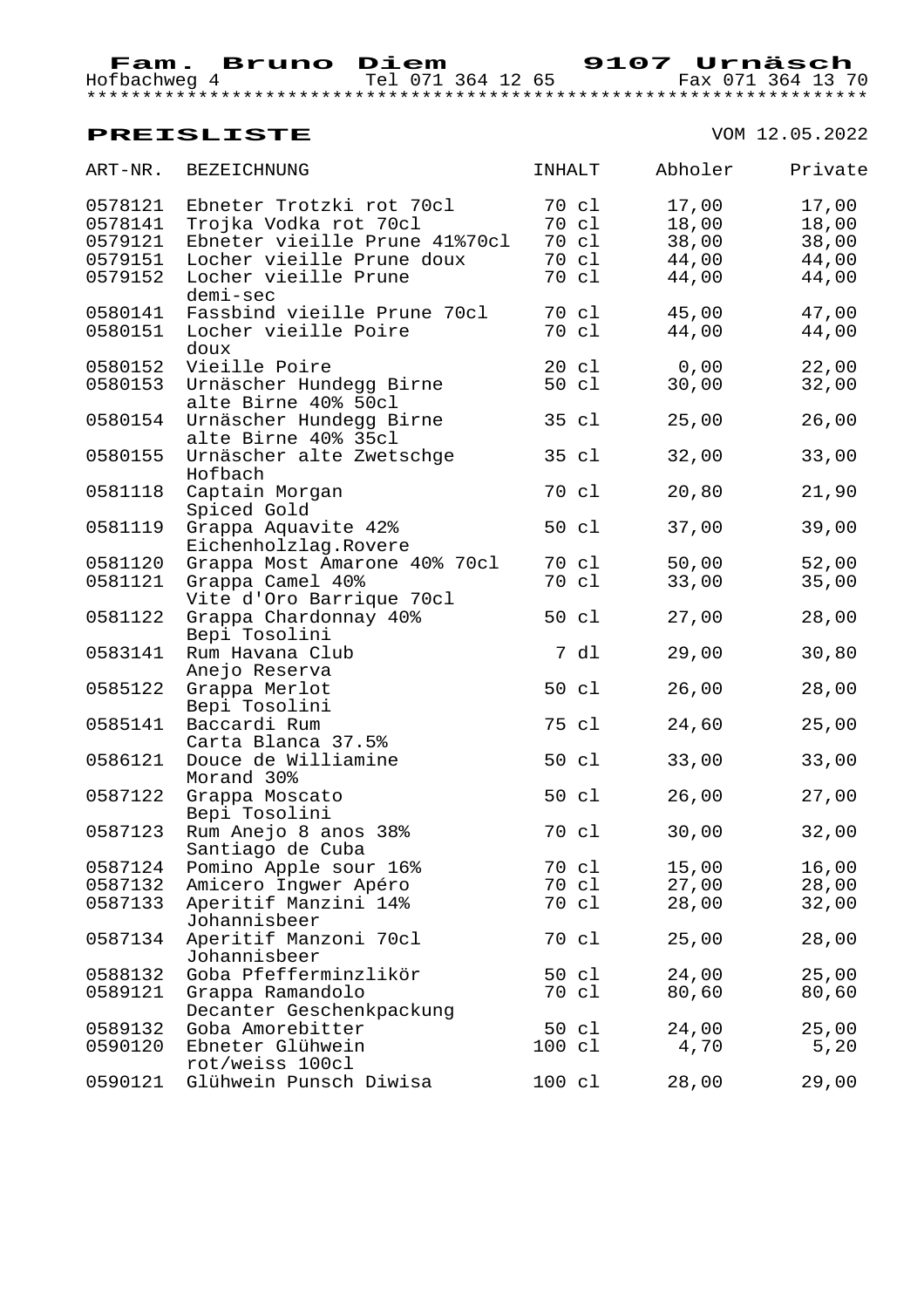### **PREISLISTE** VOM 12.05.2022 ART-NR. BEZEICHNUNG **INHALT** Abholer Private 0590126 Ebneter Glühwein 100 cl 4,40 4,40 weiss oder Rot/BiB 0590153 Sternstond Likör 1dl 10 cl 12,00 14,00 mit Bibergewürz 0591120 Glühmost Ebneter 100 cl 4,20 4,50 Bag in Box 10lt 0591121 Glühmost Ebneter 150 cl 6,80 7,00 1.5lt Pet 0592125 Carrramba Shot 2cl 2 cl 13,00 14,00 Blutorangen 0593121 Grappa Most Uve Miste 70 cl 45,00 47,00 40% Bepi Tosolini 0594121 Woodka Wodka Scheibel 70 cl 135,00 140,00

50.5%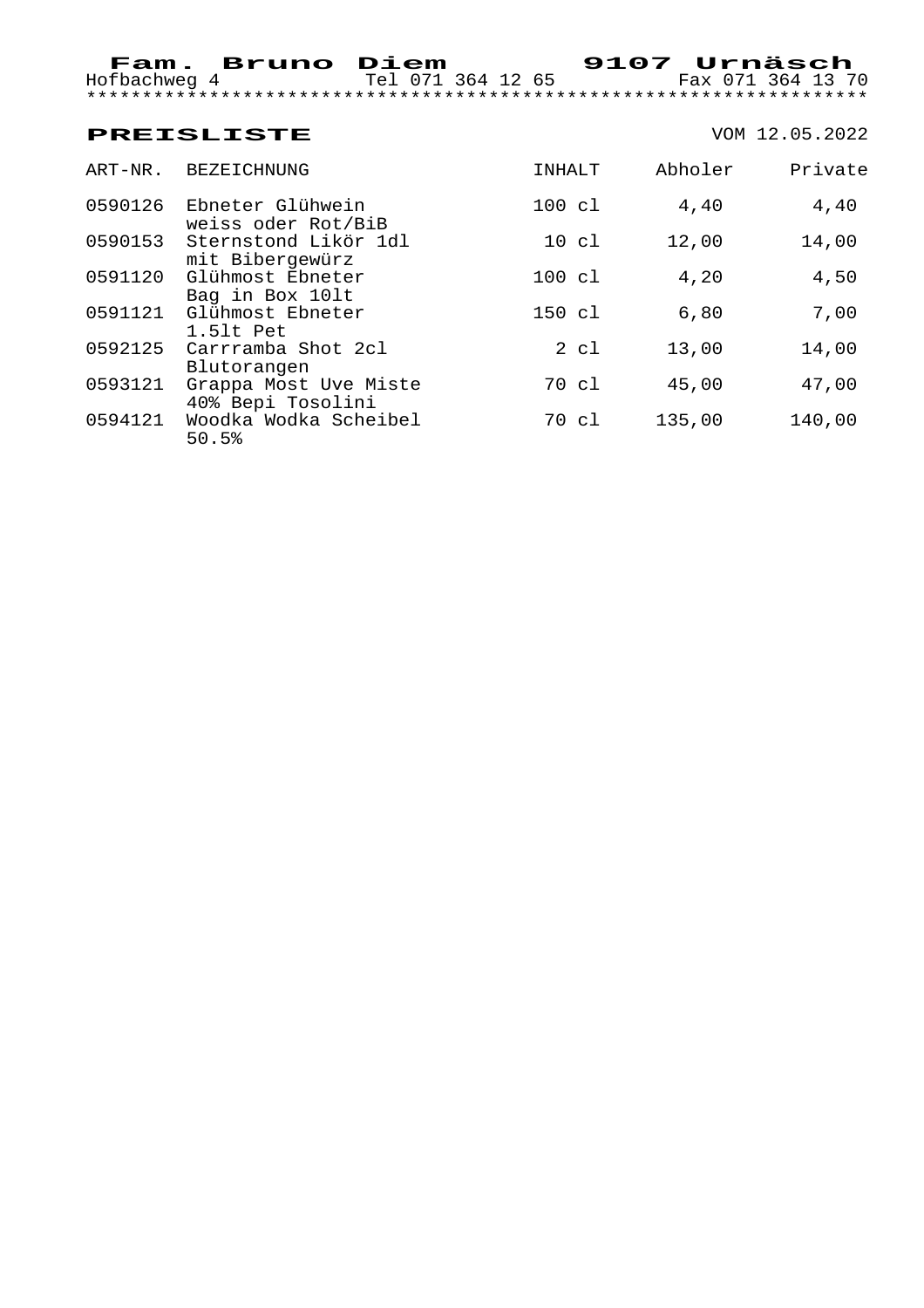| Hofbachweg 4                                                              | Fam. Bruno Diem<br>Tel 071 364 12 65                                                                                                                             |                                                              | 9107 Urnäsch                                                | Fax 071 364 13 70                                       |
|---------------------------------------------------------------------------|------------------------------------------------------------------------------------------------------------------------------------------------------------------|--------------------------------------------------------------|-------------------------------------------------------------|---------------------------------------------------------|
|                                                                           | <b>PREISLISTE</b>                                                                                                                                                |                                                              |                                                             | VOM 12.05.2022                                          |
| ART-NR.                                                                   | BEZEICHNUNG                                                                                                                                                      | INHALT                                                       | Abholer                                                     | Private                                                 |
| 0637128                                                                   | Süsse Biene Shot 35%<br>0637129 Buddel Willi Shot 19%                                                                                                            | $2 \text{ cl}$<br>$2 \text{ cl}$                             | 1,50<br>1,50                                                | 1,50<br>1,50                                            |
| Diverse                                                                   | *******                                                                                                                                                          |                                                              |                                                             |                                                         |
| 0810122<br>0811101                                                        | Kaffee-Fertigbecher<br>Plastikbecher 10cl<br>klar                                                                                                                | 20 cl<br>1 St                                                | 0,40<br>0,12                                                | 0,40<br>0,12                                            |
| 0811102                                                                   | Plastikbecher 20cl<br>klar                                                                                                                                       | 1 St                                                         | 0,10                                                        | 0,10                                                    |
| 0811103                                                                   | Plastikbecher 30cl<br>Klarsicht                                                                                                                                  | 1 St                                                         | 0,15                                                        | 0,18                                                    |
| 0811104<br>0811105<br>0812100<br>0812150<br>0813100<br>0814100<br>0815150 | Sektflut Plastic<br>Plastikbecher 4dl<br>Kaffeebecher Karton<br>Plastic-Kaffeeglas 2,5dl<br>Plastik-Kaffeelöffel<br>Plastik-Kaffeetassen<br>Plastic/Kartonteller | $\mathsf{O}$<br>1 St<br>1 St<br>1 St<br>1 St<br>1 St<br>1 St | 0, 25<br>0,15<br>0,12<br>0, 32<br>0,03<br>0,15<br>0, 30     | 0, 25<br>0,15<br>0,12<br>0, 32<br>0,03<br>0,15<br>0, 30 |
| 0815151<br>0815152<br>0815153<br>0817100<br>0818102<br>0831150            | gross<br>Kaffeelöffel metalic<br>Messer/Gabel metalic<br>Teller Palmblatt 24cm<br>Longdrinkbecher<br>Isolierbecher 20cl<br>Kühlwagen                             | 100 St<br>50 St<br>25 St<br>1 St<br>1 St<br>1 St             | 15,50<br>14,60<br>15,50<br>0,18<br>0,12<br>324,00           | 15,50<br>14,60<br>15,50<br>0,18<br>0,12<br>324,00       |
| 0832150                                                                   | Miete<br>Kühlschrank<br>gross                                                                                                                                    | 1 St                                                         | 30,00                                                       | 40,00                                                   |
| 0833150<br>0833151<br>0833152<br>0834150<br>0834151<br>0835150            | Theken<br>Bartische<br>Rücktransport Kostenanteil<br>Festtisch-Garnitur<br>Pavillon<br>Sonnenschirm mit Sockel<br>Miete                                          | 1 St<br>1 St<br>$\mathbf 1$<br>$0 \qquad \qquad$<br>1 St     | 25,00<br>10,00<br>0,00<br>1 St 10,00 15,00<br>30,00<br>8,00 | 25,00<br>15,00<br>50,00<br>40,00<br>8,00                |
| 0836150<br>0838150<br>0839150<br>0841150<br>0851160                       | Mietgläser<br>0837154 Gläser reinigen/Std<br>Durchlaufkühler<br>Henniezzelt/Verkaufsstand<br>Bruchgläser<br>Kaffee gemahlen                                      | 1 St<br>$1 \overline{st}$<br>1 St<br>$1$ St<br>1 St<br>1 St  | 0, 30<br>0,00<br>30,00<br>50,00<br>2,50<br>2,50             | 0, 30<br>60,00<br>30,00<br>100,00<br>2,50<br>2,50       |
| 0852100<br>0853100<br>0854160                                             | Beutel à 35g<br>Kaffeerahm Port 100 Stk<br>Zucker 100g<br>Kaffeemaschine                                                                                         | 1 K<br>100g<br>1 St                                          | 0,07<br>0,50<br>50,00                                       | 0,07<br>0,50<br>50,00                                   |
| 0855150                                                                   | Miete<br>Miet-Hussen für Stehtische                                                                                                                              | $1$ St                                                       | 10,00                                                       | 10,00                                                   |
| 0860150                                                                   | inkl.Reinigung<br>Papiertischrolle<br>weiss                                                                                                                      | 1 St                                                         | 55,00                                                       | 55,00                                                   |